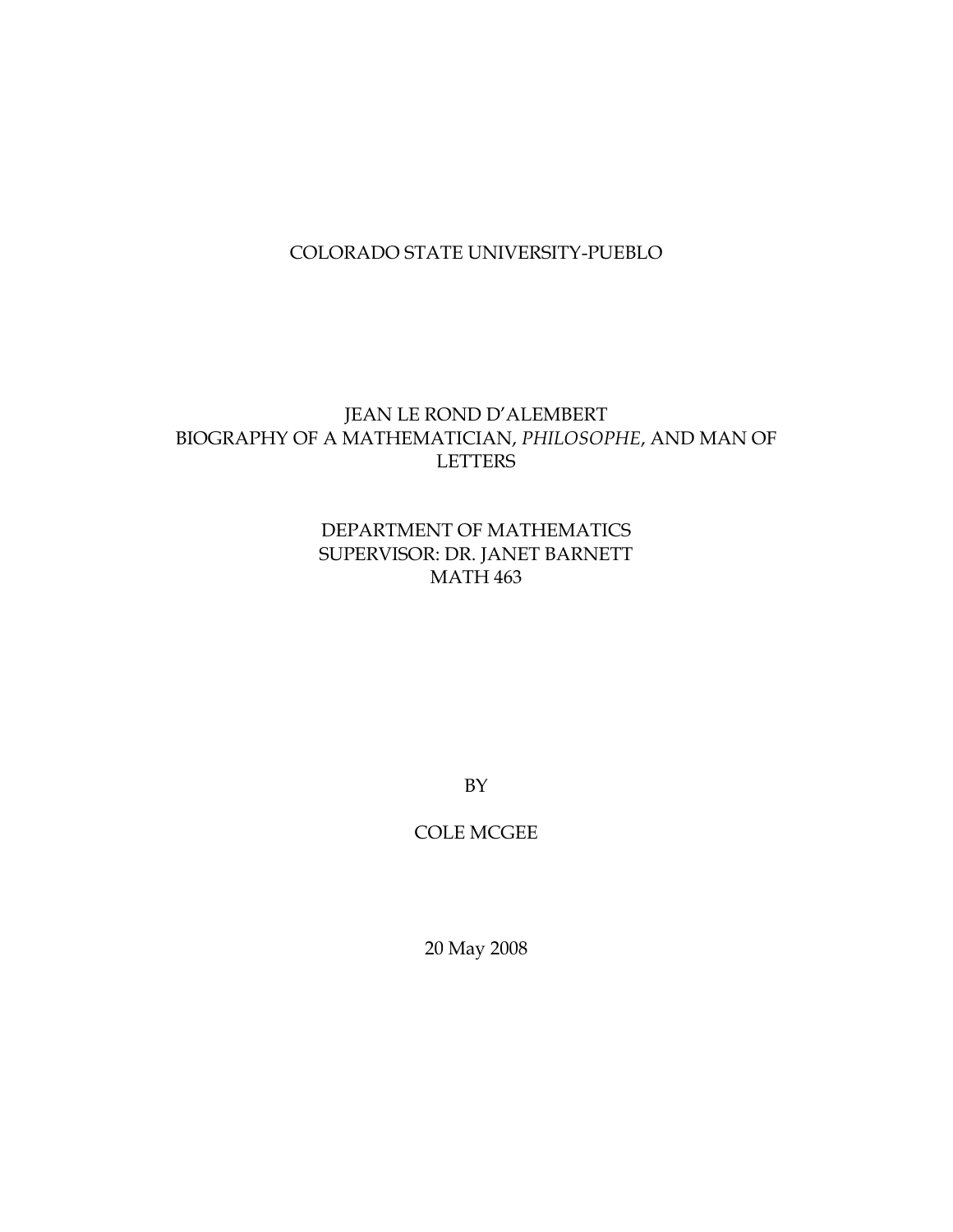Jean Le Rond d"Alembert"s life can be construed as a life of fantastic variety. d"Alembert was fortunate enough to live in a time period, 1717-1783, when the Enlightenment was giving birth to an amazing diversity of new ideas, institutions, and even academic disciplines. However, one would be hard pressed to argue d"Alembert led a life characterized by luxurious discovery and indomitable success. From the very beginning of his existence d"Alembert was plagued by unfortunate episodes, and set amongst surroundings that would have stunted the intellectual growth of most individuals. He attended schools where his teachers endeavored to indoctrinate his developing mind with their own philosophical agendas. His real family abandoned him at birth while his foster family could offer little intellectual direction, and the traditional backing of numerous, permanent friendships was largely lacking. He never married and the only mistress he ever expressed interest in entertained other men and died early. Surprisingly, considering the near-celebrity renown many of his early accomplishments garnered, d"Alembert was promoted slowly and his fiscal position improved even more leisurely. Additionally, once d"Alembert had finally selected a field to pursue with all the vigor of his talented mind, he encountered other realms of thought which demanded his attention. Despite all these obstacles and the strain of his duties as one of the most determined *philosophes<sup>1</sup>*, d'Alembert still strove to work on mathematics in the hectic, tumultuous circumstances he confronted in the 1750"s and 1760"s. Many times in the latter period of his life d"Alembert lamented not being more focused on mathematics, and

<sup>&</sup>lt;sup>1</sup> The *philosophes* were both a philosophical and political entity among whose goals was the delivery of humanity from ignorance, fanaticism, and the tyranny of despotic governments.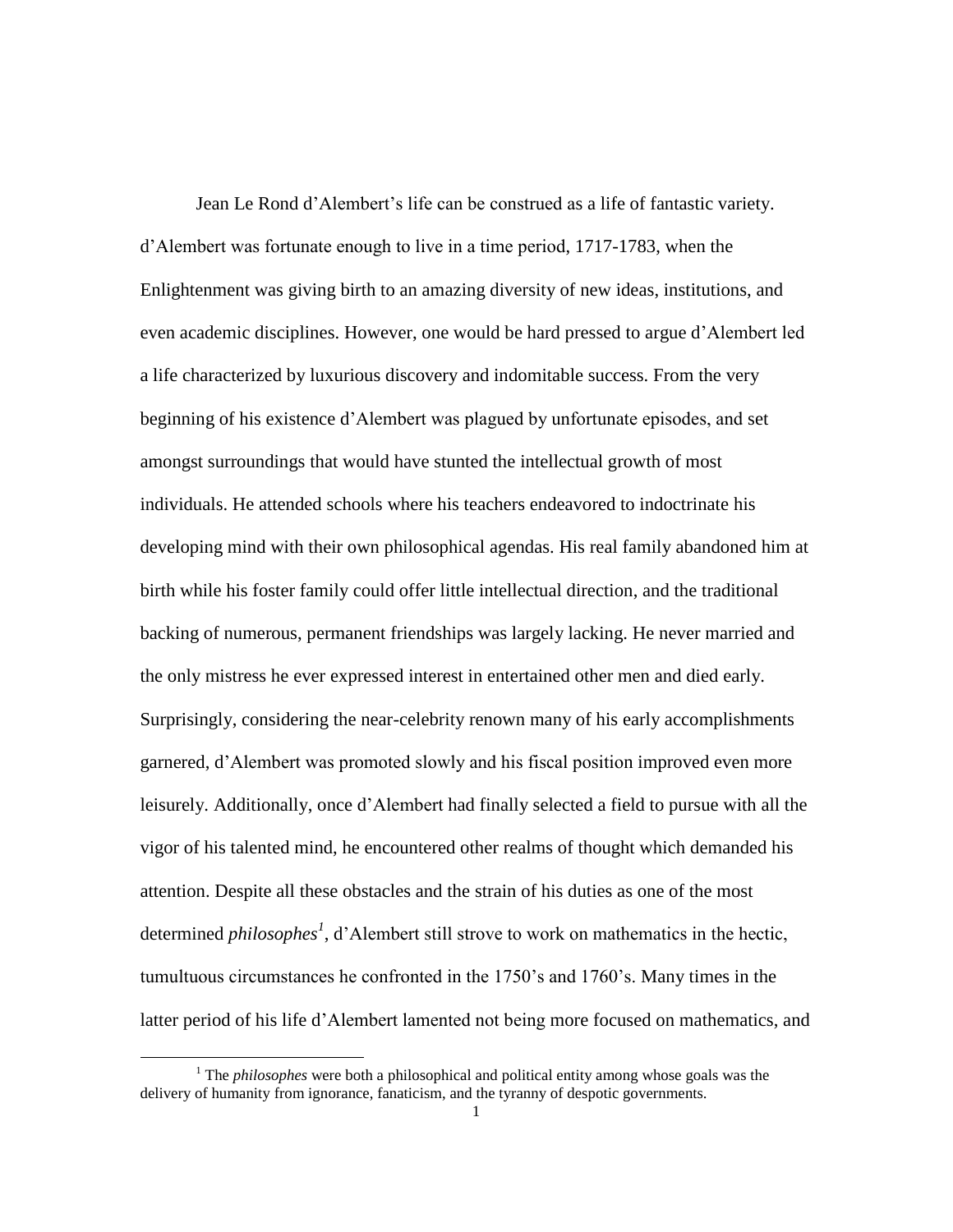no longer being able to produce tangible results in that field. Yet, his accomplishments in the arenas of philosophy, literature, and the general enlightenment of the human race strongly demonstrate that his work was of infinite value.

d"Alembert was the son of an eminent salon hostess and a cavalry officer. His mother, Mme. Tencin left him exposed in a wooden box in front of the Parisian church St. Jean Lerond while his father Louis-Camus Destouches was abroad. $<sup>2</sup>$  His father</sup> supposedly suffered horribly on account of this action, but did ensure that the boy was placed with a good foster family; the family of Mme. Rousseau.<sup>3</sup> d'Alembert lived with his foster parents until he was 47 years old, demonstrating their generosity and the positive filial atmosphere that developed in the family.<sup>4</sup> He even refused to meet with his real parents for many years because of what he perceived as their abandonment, and an envisioned moral responsibility to his foster parents. Some evidence exists that later in his life "d"Alembert was accustomed to dine with the Destouches family;" suggesting relations improved. $5$ 

d"Alembert"s foster father was only a glazier, and therefore had little to offer the boy intellectually. Luckily, when Destouches died he "left enough to provide the boy with a good education."<sup>6</sup> After attending a small private school d'Alembert enrolled in the Jansenist *Collége de Quatre-Nations* in Paris which was founded by the great

<sup>2</sup> Ronald Grimsley, *Jean D'Alembert 1717-83* (Oxford: Clarendon Press, 1963), 1.

 $3$  Ibid., 2.

<sup>4</sup> Ioan James, *Remarkable Mathematicians: from Euler to von Neumann* (New York: Cambridge University Press, 2002), 8.

<sup>5</sup> Grimsley, *Jean D'Alembert,* 2.

<sup>&</sup>lt;sup>6</sup> Other sources debate just how much money was left to d'Alembert for education. The general consensus is that the amount was just enough. Howard Eves, *Mathematical Circles*, vol. I, (Washington D.C.: Mathematical Association of America, 2003), 218.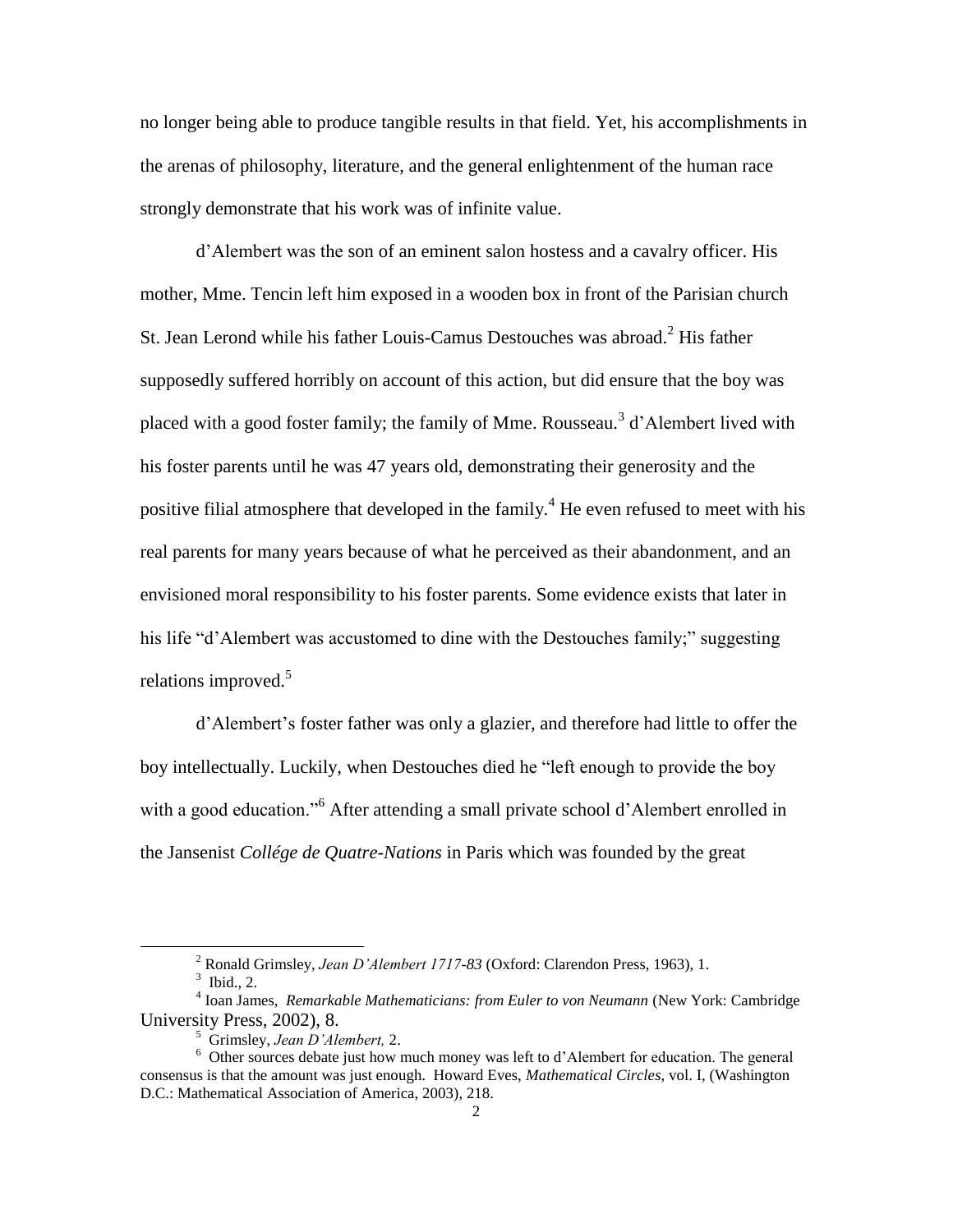Cardinal Marazin.<sup>7</sup> While attending this college his teachers realized d'Alembert's many gifts in science, languages, literature, and other fields. Some of d"Alembert"s Jansenist teachers tried to persuade him to enter their own vocation by introducing him into "theological controversy".<sup>8</sup> They hoped to make d'Alembert into a leader in their rivalry against the Jesuit order. While d"Alembert avoided confrontation with the Jesuits at this point in his life by rejecting a theology career, he would later be targeted by the Jesuits for his enlightened philosophy and projects. <sup>9</sup> Considering the derisive terms in which he later spoke of the only significant teaching institution he ever attended, one is able to understand why d"Alembert always proved reluctant to enter into theological philosophy while a metaphysical grounding of some sort would likely have enhanced the evolution of some his mechanical theories.

After finishing at the Jansenist College d"Alembert made brief forays into the disciplines of law and even medicine. In 1738 he even qualified as an advocate following examination and briefly practiced.<sup>10</sup> However, d'Alembert seems to have developed a serious interest in mathematical mechanics and other mathematics by this time, and therefore he never took a position in law. In 1739 d"Alembert submitted his first article to the *Académie des Sciences* and his ability as a "geometer" was immediately recognized by Clairaut and others who reviewed his work. .<sup>11</sup>Almost immediately in 1739

<sup>7</sup> Morton J. Briggs, "Jean D"Alembert" in *Dictionary of Scientific Biography*, vol. I, ed. Charles Coulston Gillispie, 110-117, (New York: Charles Scribner"s Sons, 1970), 110.

<sup>8</sup> Grimsley, *Jean D'Alembert*, 3.

<sup>&</sup>lt;sup>9</sup> The Jesuits felt threatened by the *Encyclopédie* and d'Alembert. Ibid., 23, 34-35.

<sup>10</sup> J. J. O"Connor and E.F. Robertson, 1998, *Jean Le Rond D'Alembert*, in the St. Andrews database, http://turnbull.mcs.st-and.ac.uk/~history/Printonly/D"Alembert.html [accessed September 5,2007], 1.

<sup>&</sup>lt;sup>11</sup> The *Académie des Sciences* was founded in 1666 while the French Academy was founded in 1635. During the time when d"Alembert became involved the Académie des Sciences nor the French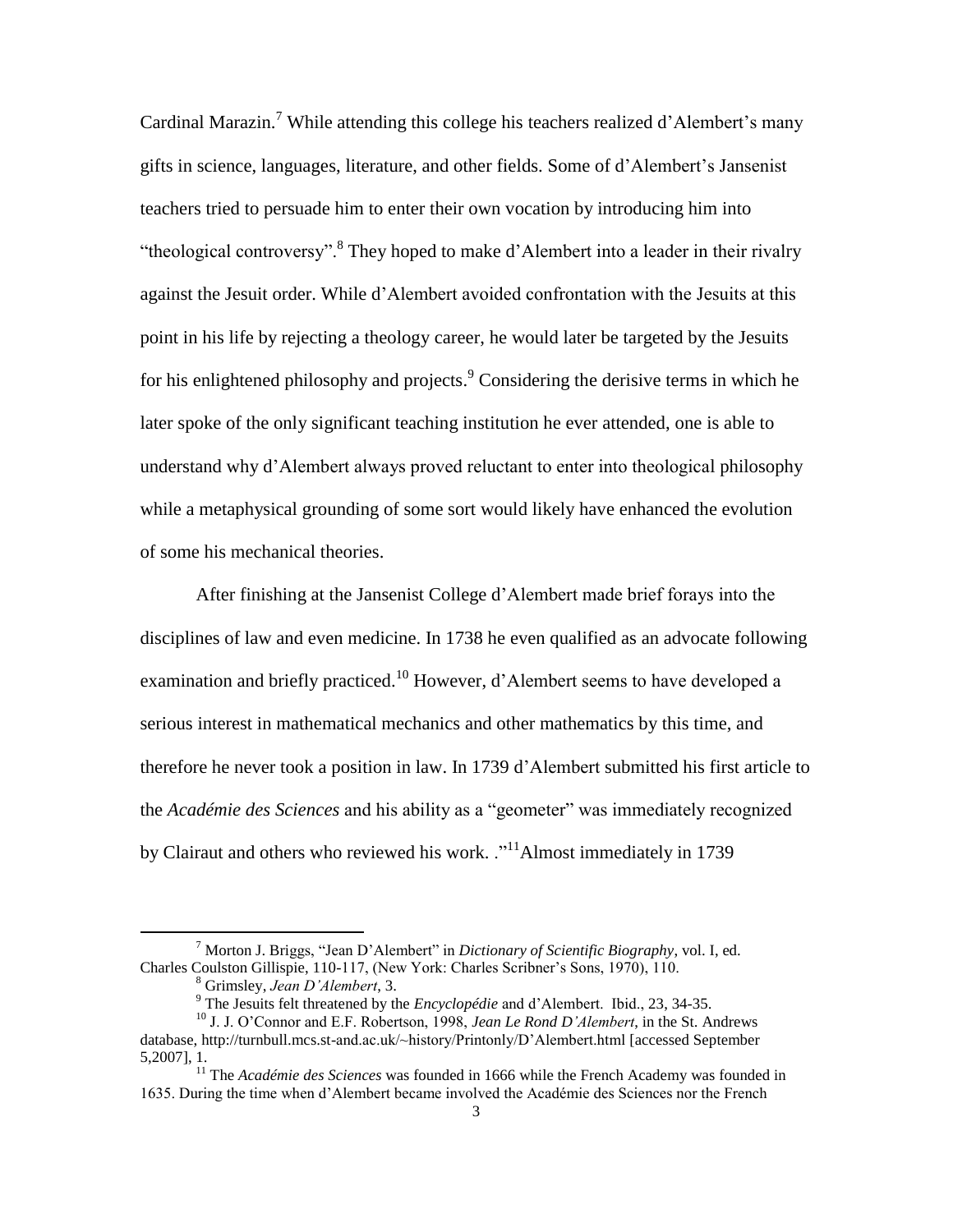d"Alembert began work in earnest for the Académie and even read a minor paper revising some of Reyneau's ideas to the Académie's forum.<sup>12</sup> Although d'Alembert's initial interactions with Clairaut were friendly enough, their relationship had dissolved by 1742- 1743.<sup>13</sup> This decomposition was evocative of d'Alembert's relations with many mathematicians.<sup>14</sup> Over the next couple of years d"Alembert proved how quickly he had been able to master many mathematical endeavors in his presentations to the Académie on fluids, and in 1741 he was appointed as an astronomy adjunct at the Académie with a small salary.<sup>15</sup> However, the salary provided by this appointment to the Académie des Sciences matured very slowly.<sup>16</sup>

Not long after being appointed to the Académie des Sciences in 1741 d"Alembert began to frequent many of Paris" noteworthy *salons*. Despite his somewhat withdrawn and introverted personality as a child and in school, d"Alembert achieved great renown as a conversational talent. He quickly acquired many friendships due to his rational, semi-Cartesian philosophical outlook, and the fact that "he was extremely well read and possessed an excellent memory."<sup>17</sup> Combined with his growing mathematical renown at

Academy had many seats held by members of the philosophes and therefore were somewhat exclusive and reluctant to admit certain social elements. Thomas L. Hankins, *Jean D'Alembert: Science and the Enlightenment* (Oxford: Clarendon Press, 1970), 27,31.

<sup>12</sup> O"Connor and E.F. Robertson, 1998, *Jean Le Rond…,* 2.

<sup>&</sup>lt;sup>13</sup> This rivalry resulted from the fact that the two choose to work on similar subjects and often obtained similar results despite the differences in their methodologies. Hankins, *Science and the Enlightenment…,* 31.

 $14$  He encouraged many rivalries besides with Clairaut, and his published articles were often sloppy and hurried in order "to forestall any other mathematician who might be working on the same subject."Ibid., 27, 31.

<sup>&</sup>lt;sup>15</sup> Briggs, "Jean D'Alembert", 111.

<sup>&</sup>lt;sup>16</sup> Particularly in the Académie des Sciences, promotion came very slowly. In fact despite his many awards and contributions d"Alembert endured a life-long struggle with personal finances. d"Alembert Hankins, *Science and the Enlightenment*…, 137.

 $17$  These cultivated qualities allowed d'Alembert to make clever connections between wideranging philosophical topics, and to impress figures in literature all over Paris and even around Europe. Ibid., 16.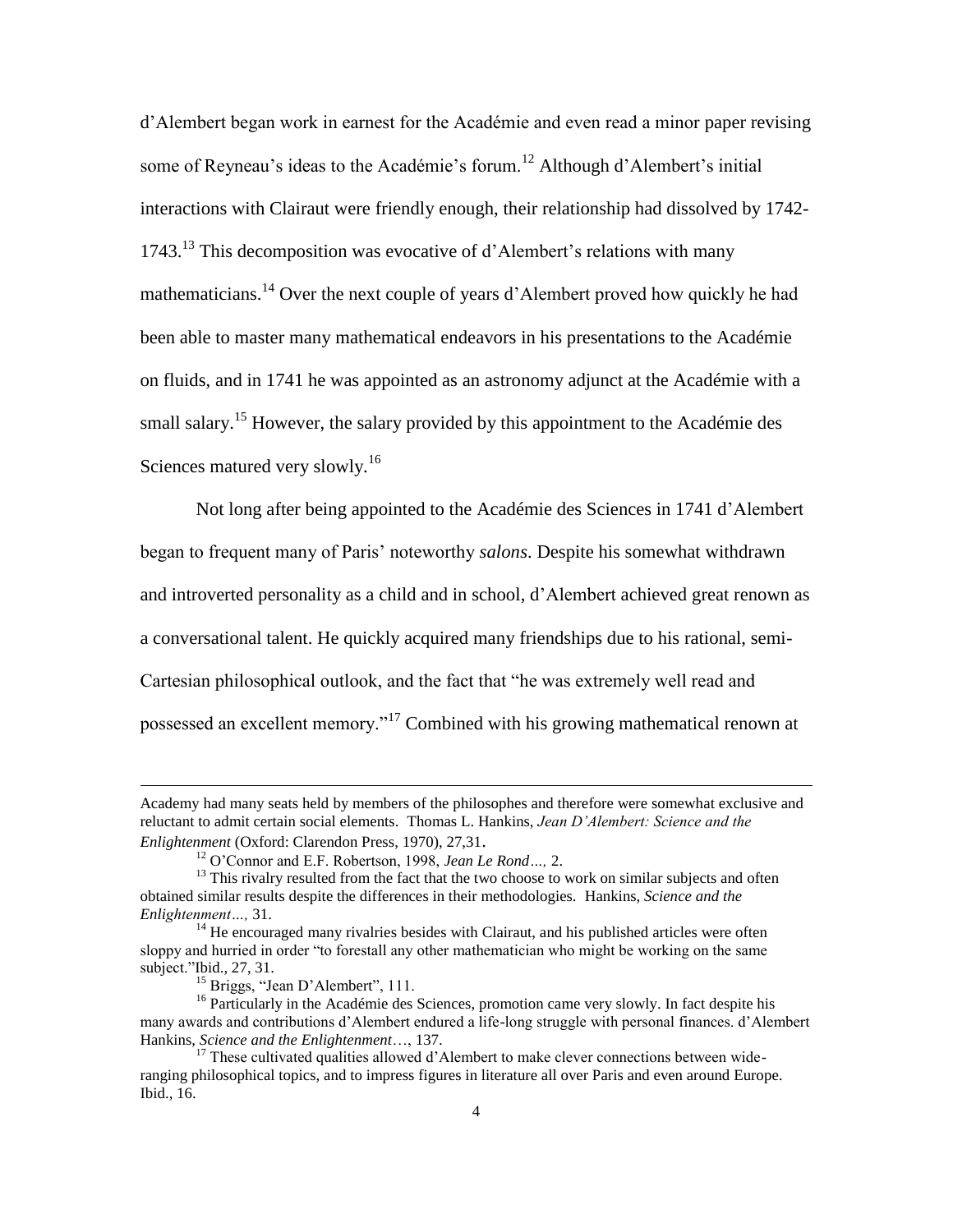the beginning of the 1740"s d"Alembert became a social figurehead, and also a de facto member of the *philosophes* because of his philosophical outlook, reliance on logic, and espoused goal of delivering enlightenment and defeating fanaticism.<sup>18</sup>

Salon connections with Paris and European society proved extremely advantageous for d"Alembert in his professional advancement, and contributed greatly to his philosophical development. Immersed in the salon environment d"Alembert began to acquire interests in fields which he had not explored since his days at the Jansenist College. He began to read more and more works of literature and philosophy, and through his conversational ability, began to impress many of Europe"s most famous literary satirists and philosophers. Nonetheless, the salon atmosphere provided more than a way for d"Alembert to mature intellectually. For the first time in his life d"Alembert was engaged in society, and developing friendships which, though troubled, would prove important to his personal satisfaction and his ability to lead the *philosophes* later on.

One of the most significant Parisian literary figures d"Alembert became friends with due to his attendance of salons was Denis Diderot. After the original editor of the Encylcopédie lost the confidence of the publishers d"Alembert became the scientific editor of the Encylcopédie; at the same time as Diderot received the head editorship.<sup>19</sup> His participation and guidance in the precarious work of creating the Encyclopédie came to take a preeminent place in his life for nearly two decades.<sup>20</sup> In the beginning d"Alembert"s role in the project was immense as "he took a large share [also] in the

 $18$  The replacement of blind religious zeal and unreasonable faith by deduction was a primary goal of Enlightenment thinkers.

 $19$  Ibid., 10.

<sup>&</sup>lt;sup>20</sup> The Encyclopédie project was one of immense proportions in which the philosophical beliefs of the philosophes were imbued. The project took over twenty years to publish in subsequent volumes, and was heavily persecuted by various enemies in France and farther abroad while the editors and contributors hurried to complete the vast academic encyclopedia.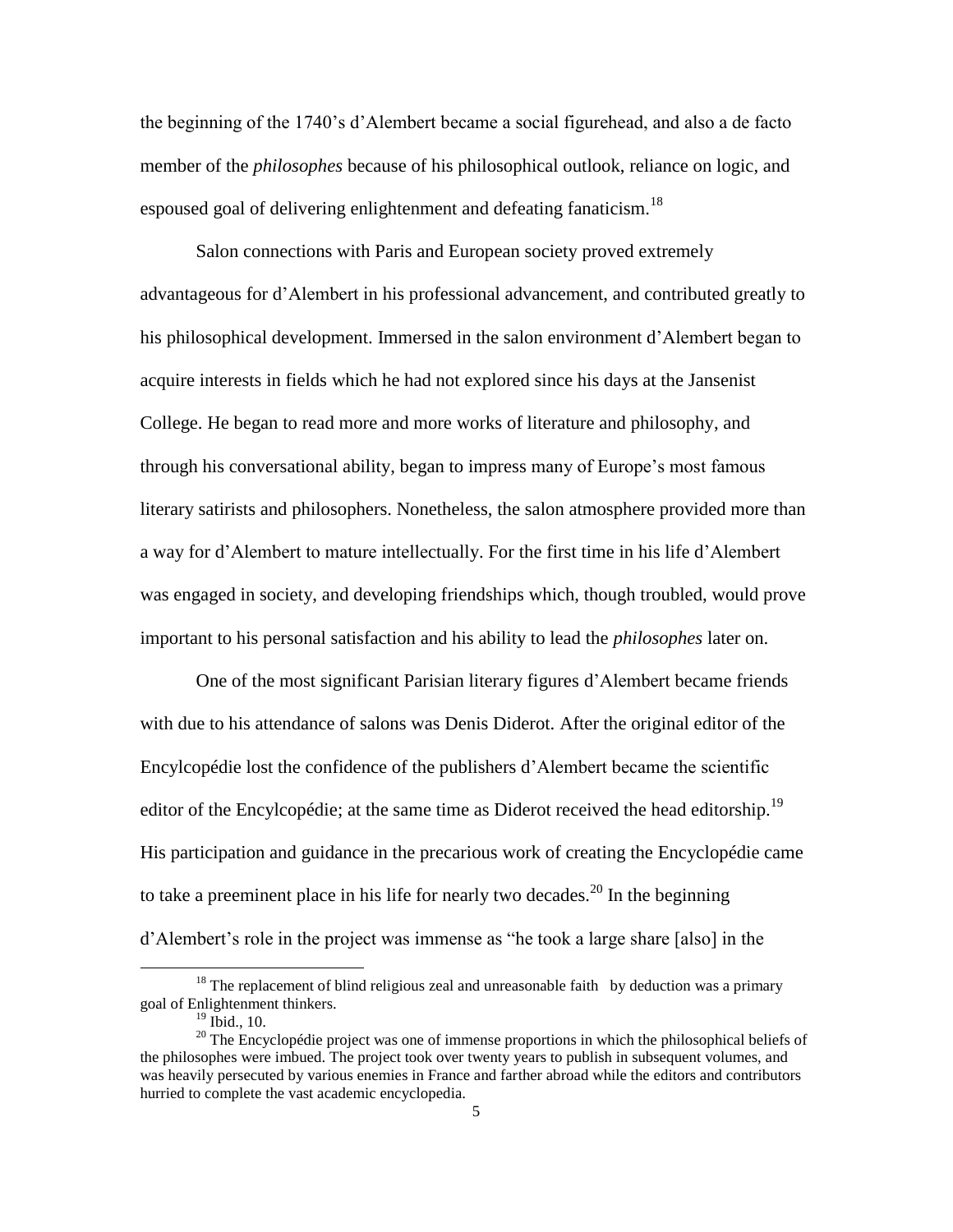general editorship."<sup>21</sup> In fact d"Alembert"s role was of such importance that some historians argue that he was even more significant to the project than Diderot early on.<sup>22</sup> During the tremendous effort to complete the Encylcopédie d"Alembert was often able to rely on his salon contacts and ability to garner additional political support not only for the *philosophes* movement but for the completion and acceptance of the Encyclopédie.<sup>23</sup> Unlike some of the other literary figures involved in different stages of the Encyclopédie, d"Alembert could draw on a diverse arena of academic experience and contacts to produce support for this *philosophes* masterwork.

At first his work on the Encyclopédie only proved advantageous for d"Alembert. His *Preliminary Discourse* was widely accepted as a philosophical masterpiece, and is still regarded as a landmark piece of literature from the Enlightenment. In the *Preliminary Discourse* he proceeded to "articulate modern knowledge solely in light of its empirical origins."<sup>24</sup> This philosophical position seems odd considering the lack of empirical rigor which many of d"Alembert"s contemporaries criticized in his work, but one must realize that d"Alembert always strove to base his work on a firm experiential foundation even he often experimented only in the context of his own mind.

By the time the Encyclopédie had printed more than a couple of its multiple volumes, the problems with the Encyclopédie became more difficult for d"Alembert to juggle. Censorship was attempted by many societies and institutions, and became very aggressive during certain stages. Then d"Alembert wrote an article entitled *Genéva* in which he grossly misapprehended the character of the protestant religion of the Geneva

 $21$  Ibid., 11

 $^{22}$  Ibid., 11-15.

 $^{23}$  Ibid., 14-15.

<sup>24</sup> Grimsley, *Jean D'Alembert,* 20.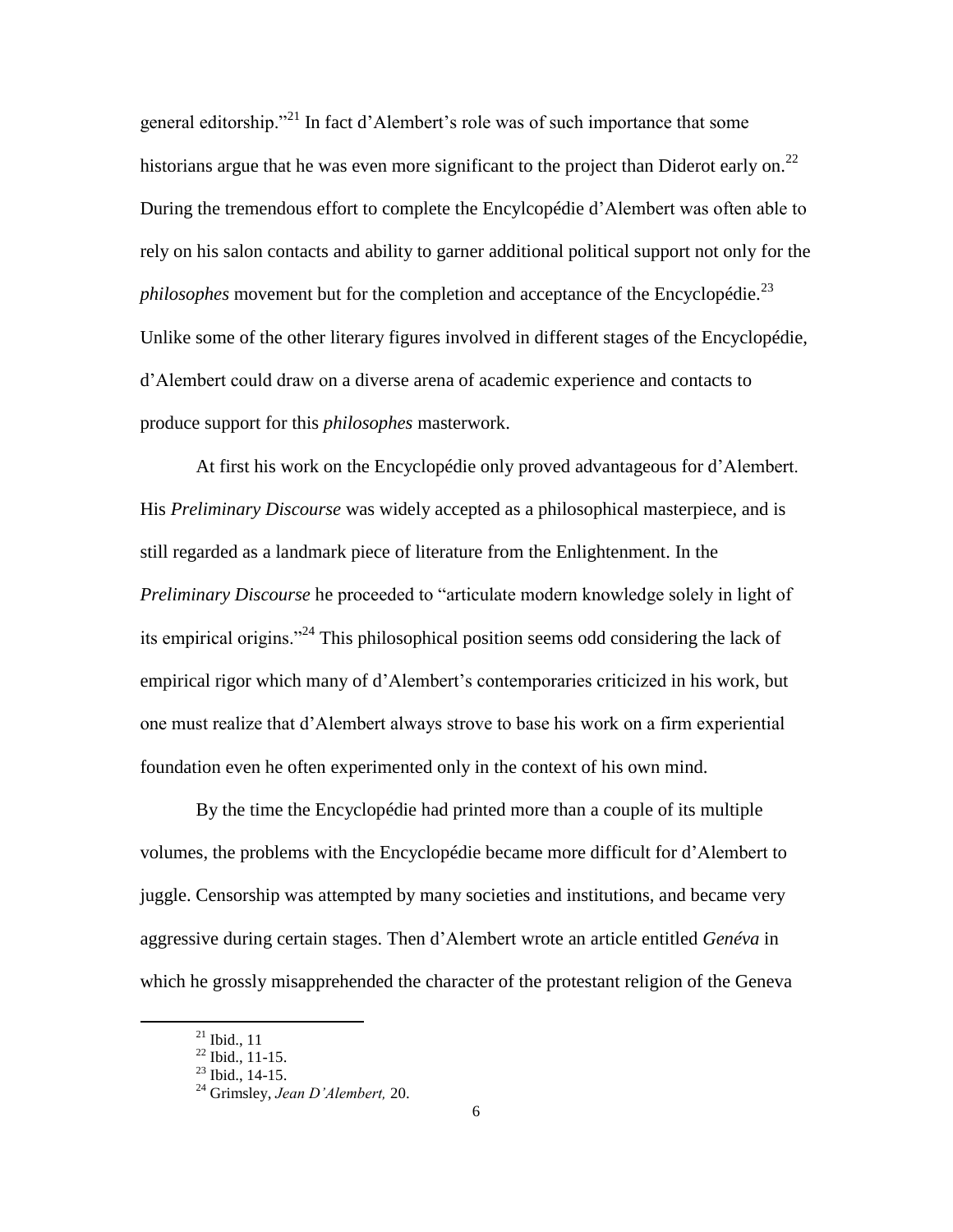after visiting Voltaire at his home in that city.<sup>25</sup> Owing to the political fallout from this article, d"Alembert resigned as editor of the Encyclopédie and his relations with Diderot "became strained" due to his unwillingness to retract the article.<sup>26</sup> By 1760 his involvement with the Encyclopédie was strictly confined to scientific and math writings. $27$ 

The enormous amount of work d"Alembert spent in organizing, promoting, and writing for the Encyclopédie consumed the middle portion of his life. This period of his life was incredibly prolific, as he had not only evolved into one of the leaders of the philosophes, but kept busy maintaining relationships with literary notables like Rousseau, Voltaire, David Hume, and many of the leading monarchs in Europe. The strain on him was evident in the many serious bouts of illness he dealt with, $^{28}$  and the fact that he fell into states of cynicism. Nevertheless, d"Alembert"s periodic disgusts with humanity were, "rather the reaction of a man appalled by the magnitude of his task."<sup>29</sup> A particular indication that d"Alembert cannot be described as a pessimist is his disagreement with "Rousseau's deeply felt animadversions against civilization."<sup>30</sup> d'Alembert was optimistic about many aspects of the future, as demonstrated by his encouragement of the genius of the younger generation.

 $25$  Voltaire was partially responsible for this misinterpretation because he didn't impart to d"Alembert that this sacrilegious conception of the Genevan religion was part of Voltaire"s own idealism. Ibid., 52.

<sup>26</sup> Briggs, "Jean D"Alembert", 115.

<sup>27</sup> Grimsley, *Jean D'Alembert*, 70.

<sup>&</sup>lt;sup>28</sup> d'Alembert blamed his bad health on many sources ranging from physical abnormalities to exhaustion. E.T. Bell*, Men of Mathematics*, (New York: Simon and Schuster, 1937), 156-157. The strain on him seems to elect the latter cause as the most likely culprit for his periodic illness. But near the end of his life he writes Lagrange and "councils work as the only remedy for Lagrange"s psychic ills," implying he believes exhaustion is not the cause. Ibid., 157.

 $29$  Ibid., 119.

<sup>30</sup> Ibid., 136.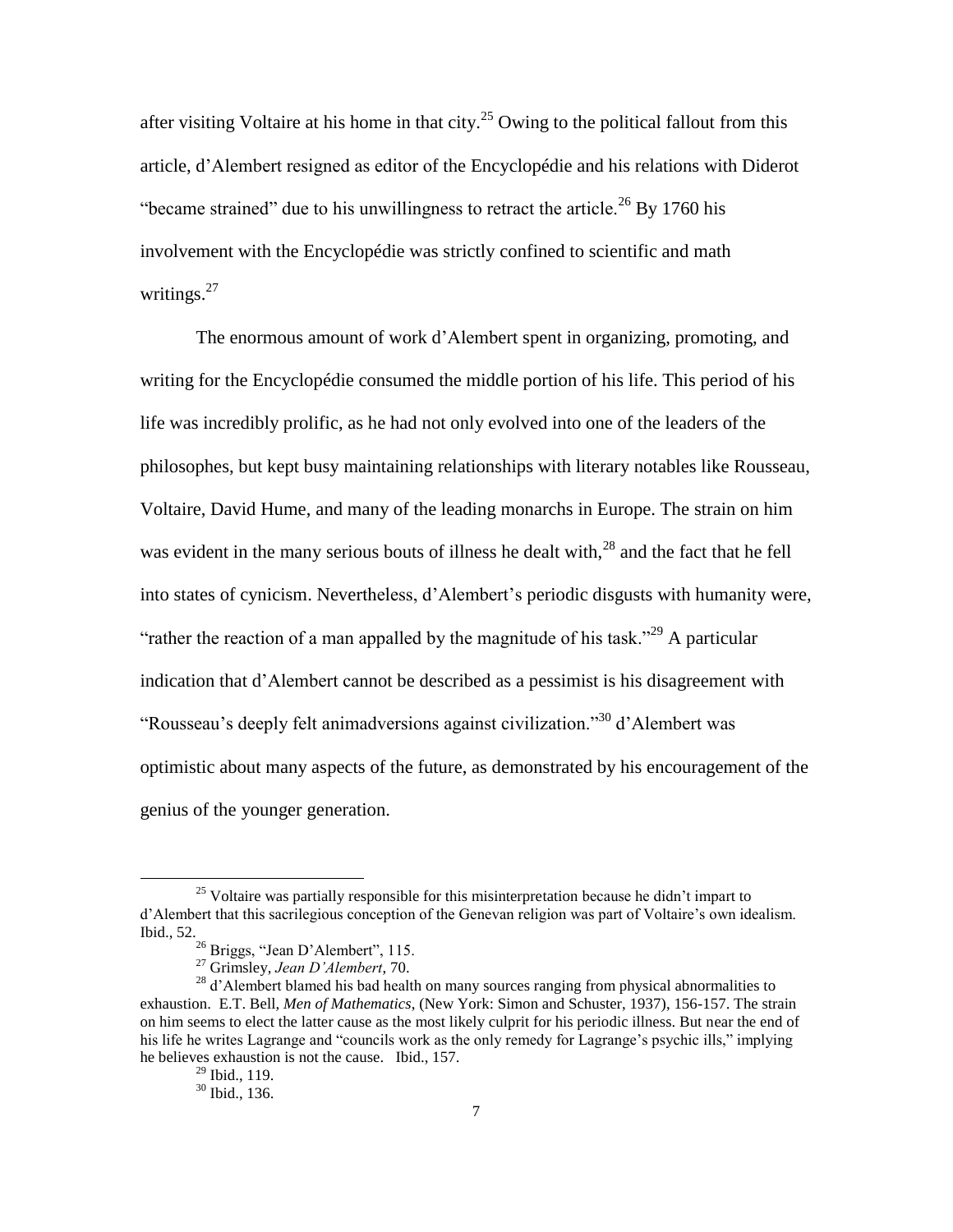d"Alembert"s work on the Encyclopédie combined with his stunning mathematical achievements gained him entrance into political circles that many academics could only dream about. In 1746 a paper submitted by d"Alembert, which involved planetary wind and the attempt to explain atmospheric tides won the Berlin Academy prize, and he was recognized by Frederick II, 'The Great', as one of Europe's leading mathematicians.<sup>31</sup> For the rest of his life d'Alembert would remain one of the Prussian King"s favorite correspondents, and "d"Alembert"s admiration for the philosopher-king is [was] as sincere as it is [was] unbounded.<sup>332</sup>

Frederick relied on d"Alembert"s opinions concerning the proper operation of his Berlin Academy for decades, and nominated him to be the President. d"Alembert refused the nomination likely because of feelings of loyalty to France, but Frederick II continued trying to compel him to accept.<sup>33</sup> Instead, d'Alembert recommended that Frederick place Euler in the position of president.<sup>34</sup> This recommendation did much to improve relations between the two mathematicians despite Frederick's espoused mistrust of Euler and reluctance to install the genius as President of his Academy. d"Alembert may have been somewhat egotistical concerning his claims to many of "his" inventions, but a constant in

 $31$  Although academic institutions did circulate prizes on a grand scale, during this period developments in the sciences were characterized by the patronage of monarchs and universities in the form of academic contests in many cases.

<sup>32</sup> Ibid., 166. The King was one of the greatest admirers of the *Preliminary Discourse* and strove to support d"Alembert on many occasions. \ The only time d"Alembert ever left France besides his visit to Voltaire in Geneva, a trip which Frederick paid for, was to visit the King"s court in Wessel in 1755. Ibid., 159. Frederick also advanced other assistance to d"Alembert in terms of money on other occasions after observing his ill position. Ibid., 158. \

<sup>33</sup> O"Connor and E.F. Robertson, 1998, *Jean Le Rond…,* 4.

<sup>&</sup>lt;sup>34</sup> Earlier in his career d'Alembert had been angry with Euler for criticizing some of his work, and revising some of his ideas. The two mathematicians became more and more estranged as Euler made vast improvements on the basic ideas d"Alembert had proposed and reformed them to the general satisfaction of the academic community. James, *Remarkable Mathematicians*, 11.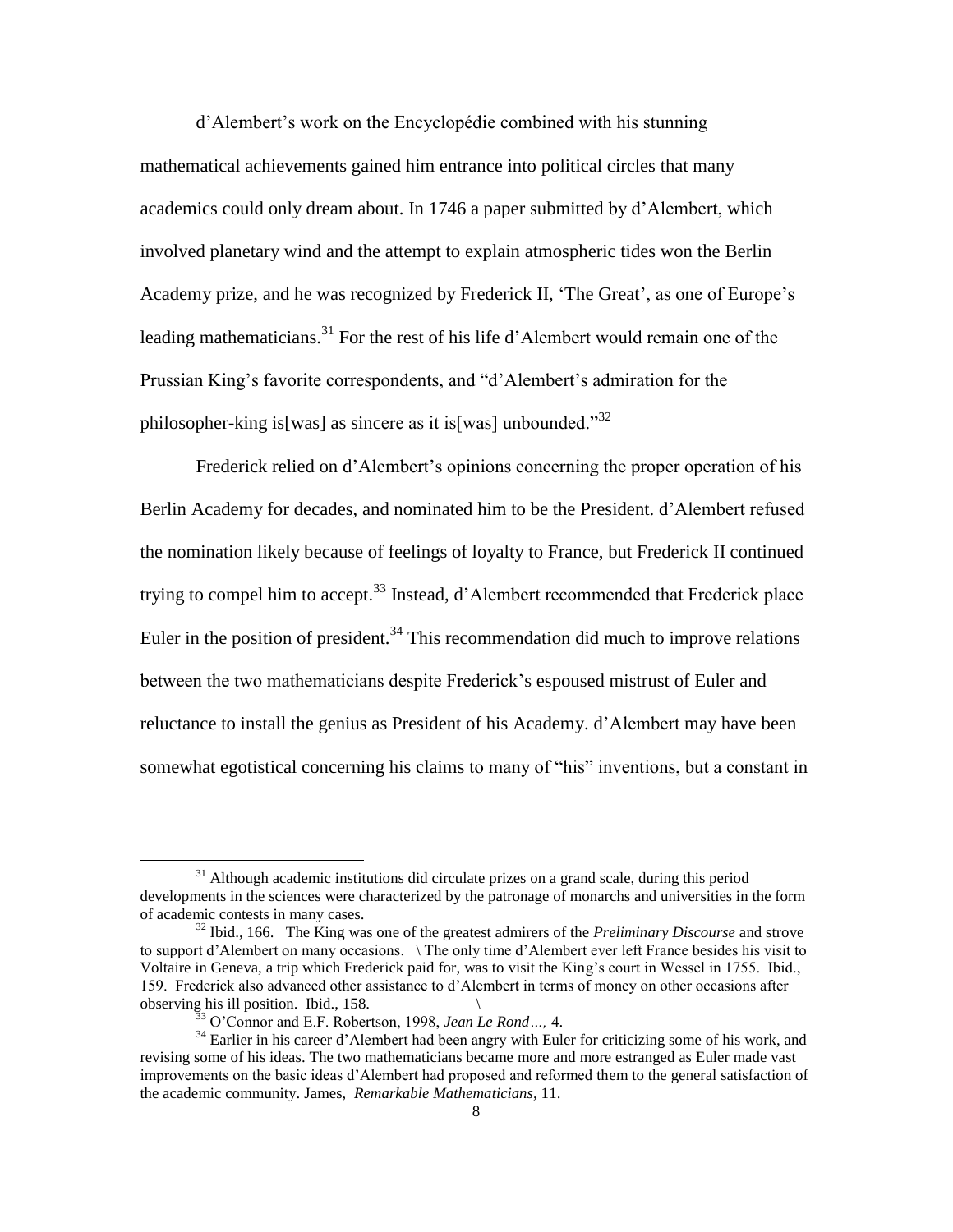his career was his ability to recognize talent in others.<sup>35</sup> d'Alembert also maintained a committed correspondence with Catherine 'The Great' of Russia, and was offered the opportunity to tutor her son. As part of his efforts to raise the prestige of the French Academy d"Alembert also entertained foreign dukes and other politicians; often taking precious time away from his work on the Encyclopédie and mathematics.

After d"Alembert gained the influential position of secretary of the French Academy in 1766,<sup>36</sup> he began to devote time to, "enhance the Academy's prestige both at home and abroad."<sup>37</sup> d'Alembert vastly improved the waning reputation of the French Academy with the public and also internationally. Part of the new direction he emphasized for the French Academy was the maintenance of all humanity. Of course, this and other agendas were consequences of his fervent allegiance to the philosophes.<sup>38</sup> The French academy enjoyed this popularity d"Alembert had helped create until the  $1770$ 's.<sup>39</sup>

The convergence between d"Alembert"s political/philosophical ideas and his mathematical ideas is somewhat difficult to describe. Part of his philosophical beliefs involved the preeminence of sense-perception and empirically derived knowledge.<sup>40</sup> He adhered to the idea of *The Great Chain* of knowledge, and it was his goal as part of the Encyclopédie to "trace out this Chain as much as possible" by illuminating all of the

<sup>&</sup>lt;sup>35</sup> Especially when he was older d'Alembert encouraged younger mathematicians and can be considered a significant patron to many including Lagrange and Laplace. Grimsley, *Jean D'Alembert*.

<sup>36</sup> Briggs, "Jean D"Alembert", 117.

<sup>37</sup> Grimsley, *Jean D'Alembert*, 88.

<sup>&</sup>lt;sup>38</sup> D'Alembert even struggled bitterly to include more enlightened individuals in the French Academy"s ranks Grimsley, *Jean D'Alembert*, 95.

<sup>39</sup> Ibid., 100-101.

<sup>40</sup> Briggs, "Jean D"Alembert", 111.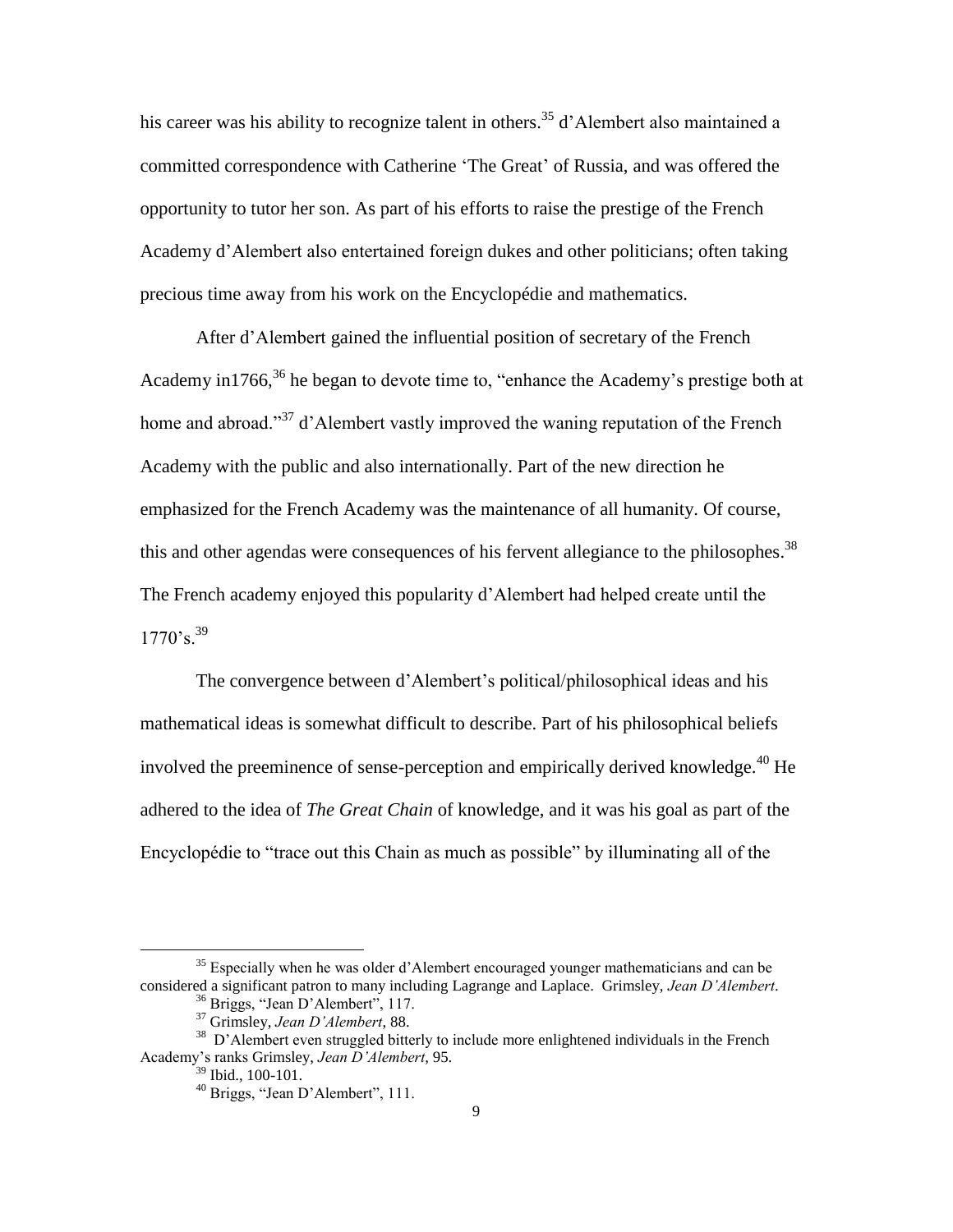sources and tenets of human knowledge.<sup>41</sup> For example, in the development of his mathematics, especially his *Principle,* one observes a rigorous search for assumptions which cannot be debated. Although he realized that mathematics was imperfect in its complete description of the world, he strove to base his mathematics on ground as free from abstract and artificial contrivances as possible. d"Alembert said:

> Geometrical truths are in a way asymptotes to physical truths; that is to say, the latter approach the former indefinitely near without ever reaching them exactly.<sup>42</sup>

Other mathematicians like Daniel Bernoulli and Clairaut were often correct when they described the inadequacies of D"Alembert"s evidence. But if one then recognizes the fact that, for d'Alembert theory was much superior to numerical calculation,  $43$  it is possible to understand why his numerical justifications were juvenile in comparison to those of Clairaut and other contemporaries. The fact that in many circumstances, "There is no question d"Alembert was guilty of neglecting observation," might seem to undermine his philosophical method of empiricism.<sup>44</sup> However, for d'Alembert there was no contradiction. He worked to ensure that his theorems and ideas were derived from a firm, empirical footing, such as the foundation he felt his *Principle* encapsulated. He did not often explicitly check to ensure his results agreed with physical expectations, even

 $\overline{a}$ 

129.

<sup>41</sup> Hankins, *Science and the* Enlightenment…, 104

<sup>42</sup> Jean Le Rond d"Alembert, unknown publication. Quoted in Eves, *Mathematical Circles*, vol. II,

<sup>43</sup> Hankins, *Science and the* Enlightenment…, 41. 44 Ibid., 37.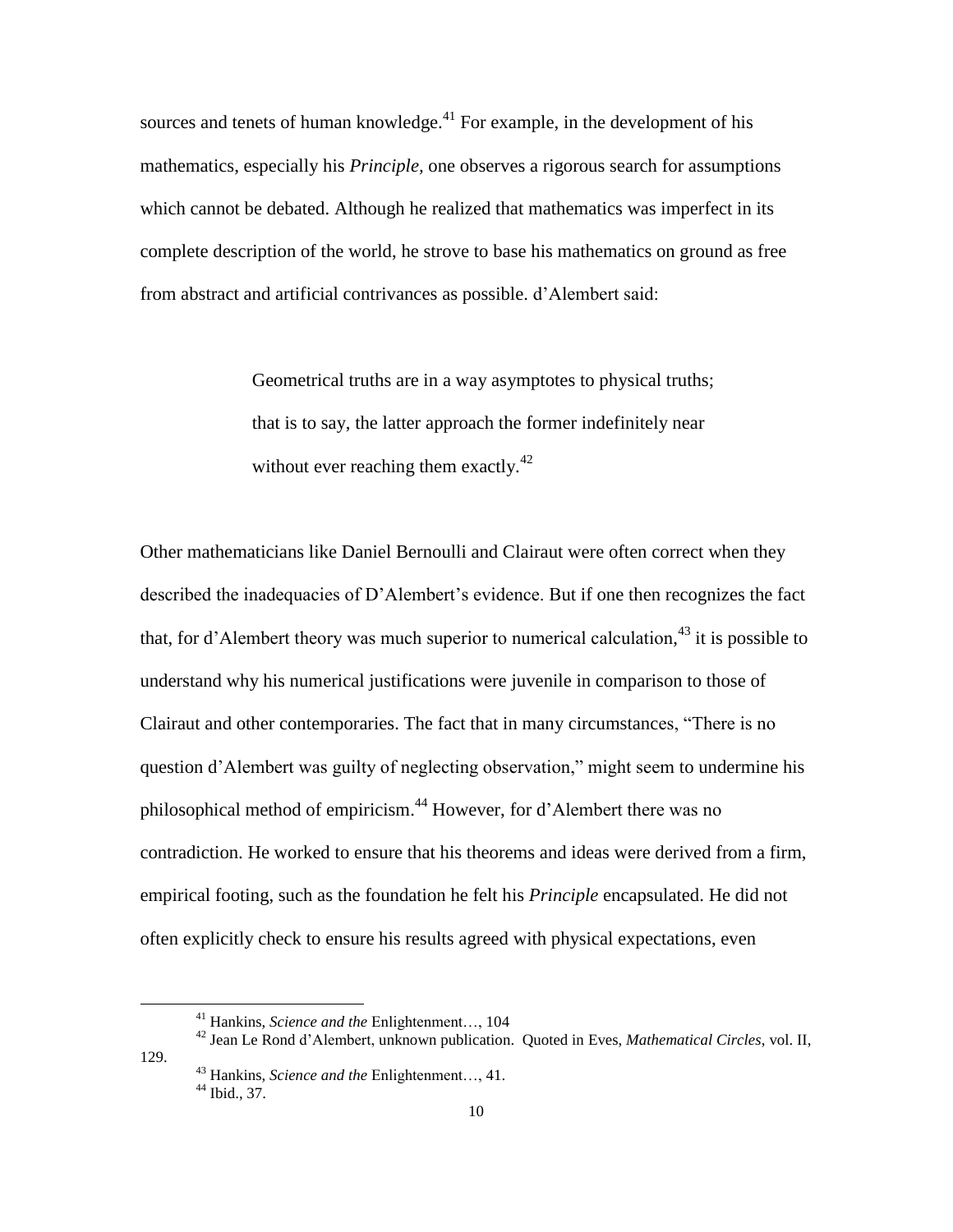though he agreed this was overwhelmingly important, and therefore did not often have recourse to alter his ideas. This lack of physical justifications in much of his work can be explained partially by his preoccupation with so many other extensive duties.

d"Alembert"s rapid elevation in scientific ability before 1739 is mind-boggling. He received little formal mathematical or scientific training during his time at the Jansenist College, where he was primarily focused on Latin, philosophy, and literature studies. After deciding the careers of advocate and doctor would not satisfy his inquisitive mind, d"Alembert began an intensive program of mathematics. During the course of his twenty years study of the subject, d"Alembert would manage to gain recognition as one of the era"s most original, though stubborn, mathematicians.

In only a year or two around 1738 d"Alembert was able to acquire knowledge of contemporary mathematical advancements and begin to develop his own ideas. On his own d"Alembert read works of Newton, L"Hospital, and the Bernoullis. Early on d"Alembert was so interested in mathematics that he worked feverishly through English works, despite a language handicap. He read most of Newton"s *Principia* and Maclaurin's *Treatise of Fluxions*, which proved instrumental to his mechanical ideas.<sup>45</sup> By the time d"Alembert published his famous article *Traité de dynamique* in 1743 he was already endeavoring to develop a clear logical principle on which to base all of his future mathematical exploits. The attempt to generate a principle that would provide a logical, yet non-metaphysical<sup>46</sup> groundwork for all of mechanics would plague d'Alembert throughout his career. Even at this early stage his struggle with the idea of *force* as

<sup>45</sup> Hankins, *Science and the* Enlightenment…, 22.

<sup>&</sup>lt;sup>46</sup> d'Alembert's definition of "metaphysical" involves grand, abstract, and unwieldy systems. His irritation with metaphysics is not based on a nihilist approach.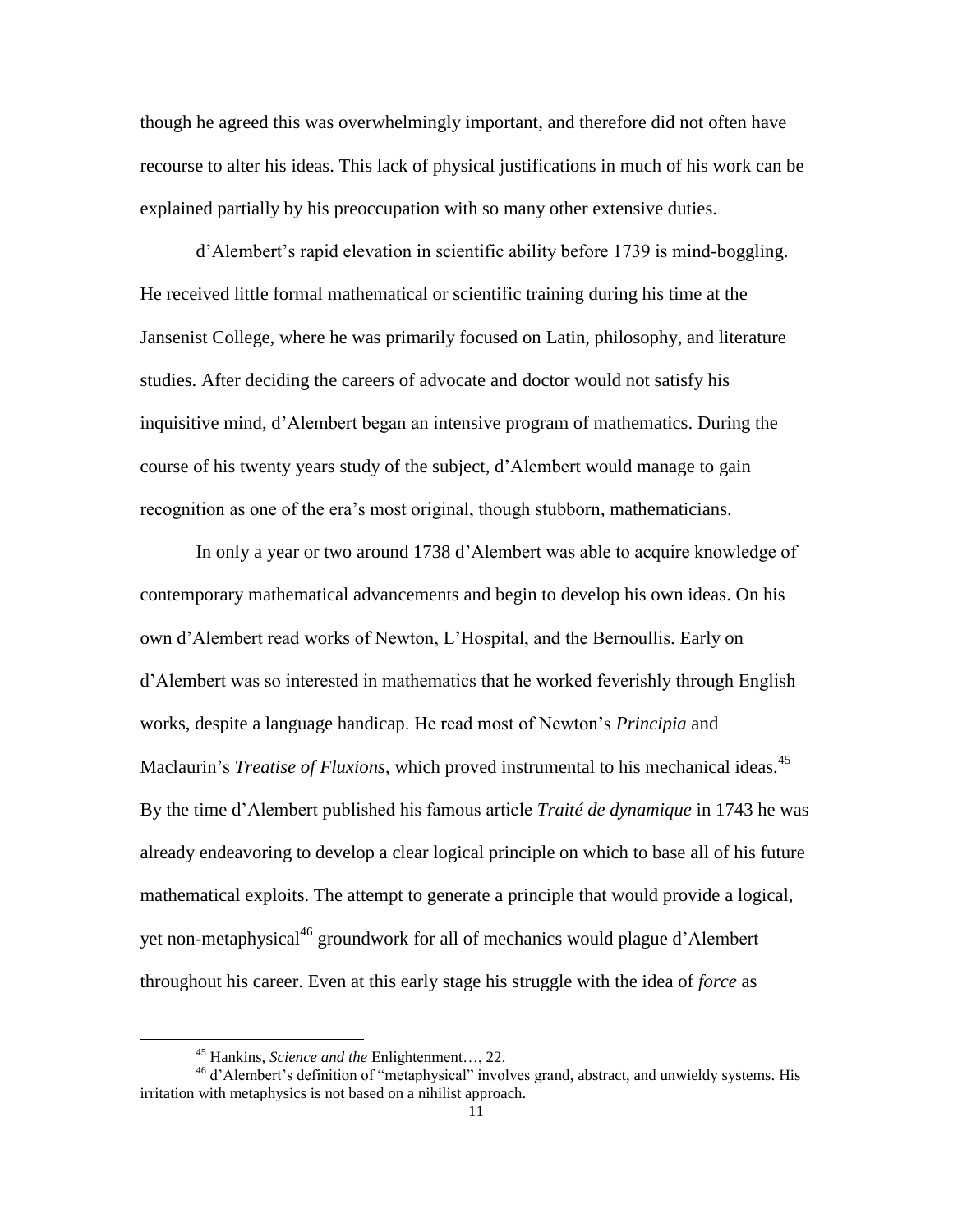conceived by Isaac Newton is apparent, as he strives to set mechanics more firmly within the realm of.<sup>47</sup>

d'Alembert's mathematical ideas we tremely dependent on inquisitive thinking about a subject and the consequent attempt to find basic principles. d"Alembert declared that these principles were usually beyond reach, but he struggled to discover them.<sup>48</sup> In mechanics d'Alembert rejected all obscure and metaphysical entities and strove to base that science, then considered a field of mathematics, on a secure axiomatic basis like to that of geometry.<sup>49</sup> *d'Alembert's Principle* included three laws of motion which were very similar to those of Newton, except for the notion of forces.<sup>50</sup> His third law in particular was a divergence from the ideas of Newton, and expressed unclear ideas. Much of the difficulty in understanding *d'Alembert's Principle* of motion results from not recognizing that he always thought in terms of 'original impact'.<sup>51</sup> Although his claims that he could reduce all of dynamics to the statics of collisions as a result of his principle are certainly presumptuous, the thinking established in d"Alembert"s principle was an important development in the theory of mechanics. In the end d'Alembert's principle was successful because it went beyond particles and attempted to deal with constraints inherent in continuous physical systems.

 $47$  Here we observe again the apparent contradiction in his philosophical demeanor. But d"Alembert believed more in the power of mathematics than he did on human perception in some instances. He thought mathematics should adhere to reality by becoming more perfect, rather than believing reality should adhere to mathematics.

<sup>&</sup>lt;sup>48</sup> As one author has stated, "the only method was to accept the fact of observation and experiment, decompose them into their simplest elements and then by careful comparison of these simples, work back to more general principles." 48 Hankins, *Science and the Enlightenment*…, 114.

<sup>49</sup> Ibid., 152.

<sup>&</sup>lt;sup>50</sup> d'Alembert always recognized the genius in the work of Isaac Newton. But he was determined to show that the concept of the force, which was gaining widespread acceptance, was flawed in many essential aspects. For instance, d"Alembert claimed that a force could be known only through its effects (Ibid., 207), and since the causes of a force remained mysterious, mathematicians should be reluctant to utilize forces as basic components in their theory when those forces remained unknowable.

 $51$  Ibid., 192.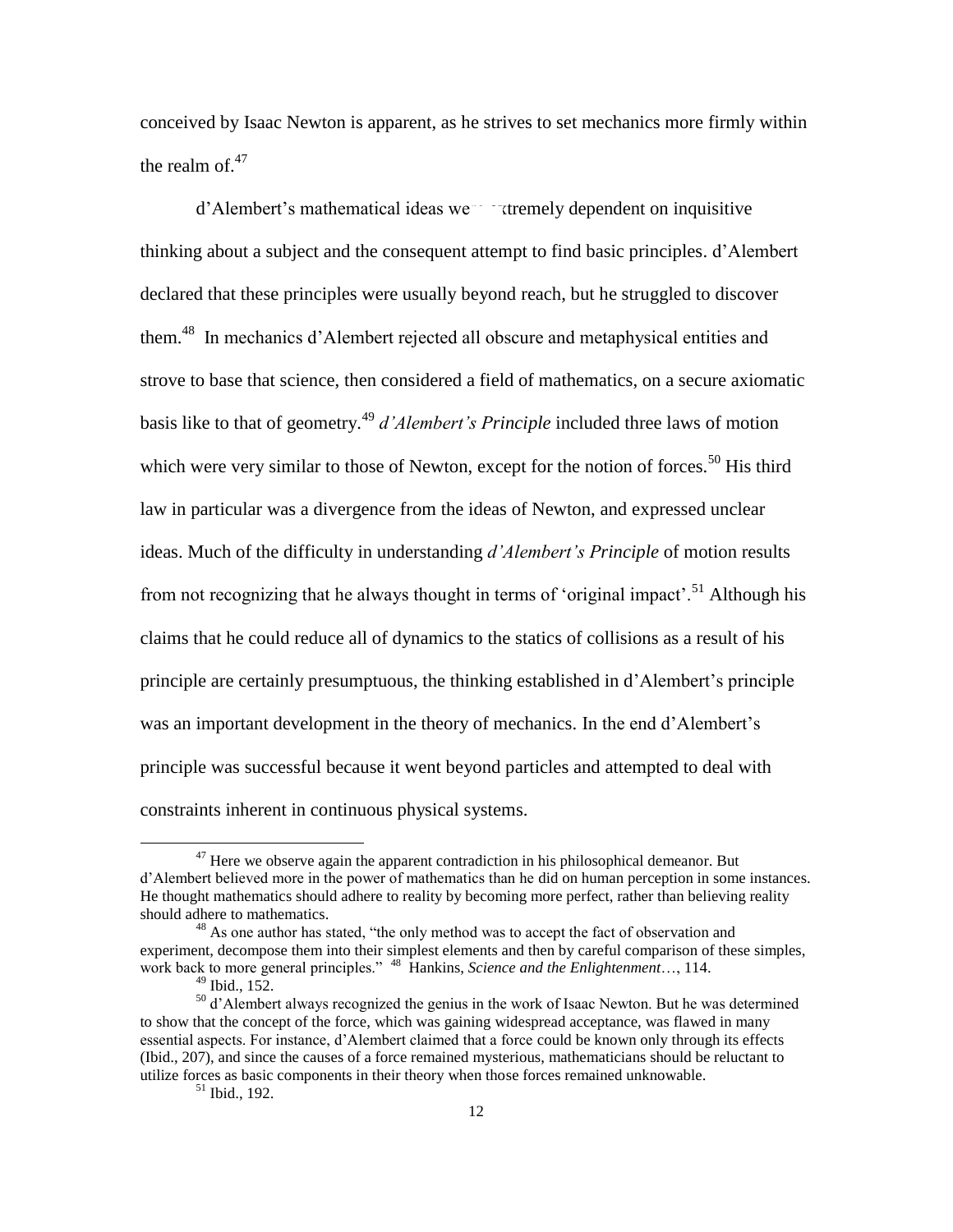In order to work in the advanced mechanical concepts which d"Alembert confronted, he had to be extremely competent in the mathematical tools behind the physical ideas. Resulting from this necessity, d"Alembert is also known for his work in perfecting certain elements of the calculus, and inventing new techniques in differential equations, partial differential equations, and even some techniques which are reminiscent of matrix theory. The fundamental search for simplicity characterizes d"Alembert"s efforts to expound the theory of the differential calculus.<sup>52</sup> In the evolution of that discipline d'Alembert work must be considered the next stage after Newton.<sup>53</sup>

d"Alembert proposed his own theory of differentiation as:

Every equation involves a relation between two variables and the differentiation of equations consists merely in finding the limit of the ratio of the finite differences of the two quantities contained in the equation.<sup>54</sup>

In other words the derivative  $dy/dx$  is the limit (independent variable approaching 0) of a ratio of quantities. In the same article d"Alembert went on to demonstrate a geometric proof of this idea as applied to a traditional conic section; the parabola  $y^2 = ax$ . In this example d"Alembert constructed the geometric version of part of this parabola:

 $52$  In his approach to calculus we can observe the characteristic attitude of d'Alembert. At the beginning of the article he wrote for the Encyclopédie entitled *Differentiel* d"Alembert declared, "since this calculus yields reliable, simple, and exact methods, the principles on which it depends must also be simple and exact." d"Alembert, "Différentiel," *Encyclopédie,* ed. Calinger, 482.

<sup>&</sup>lt;sup>53</sup> He considered the derivative as a ratio defined at the ultimate limit.

<sup>54</sup> Ibid.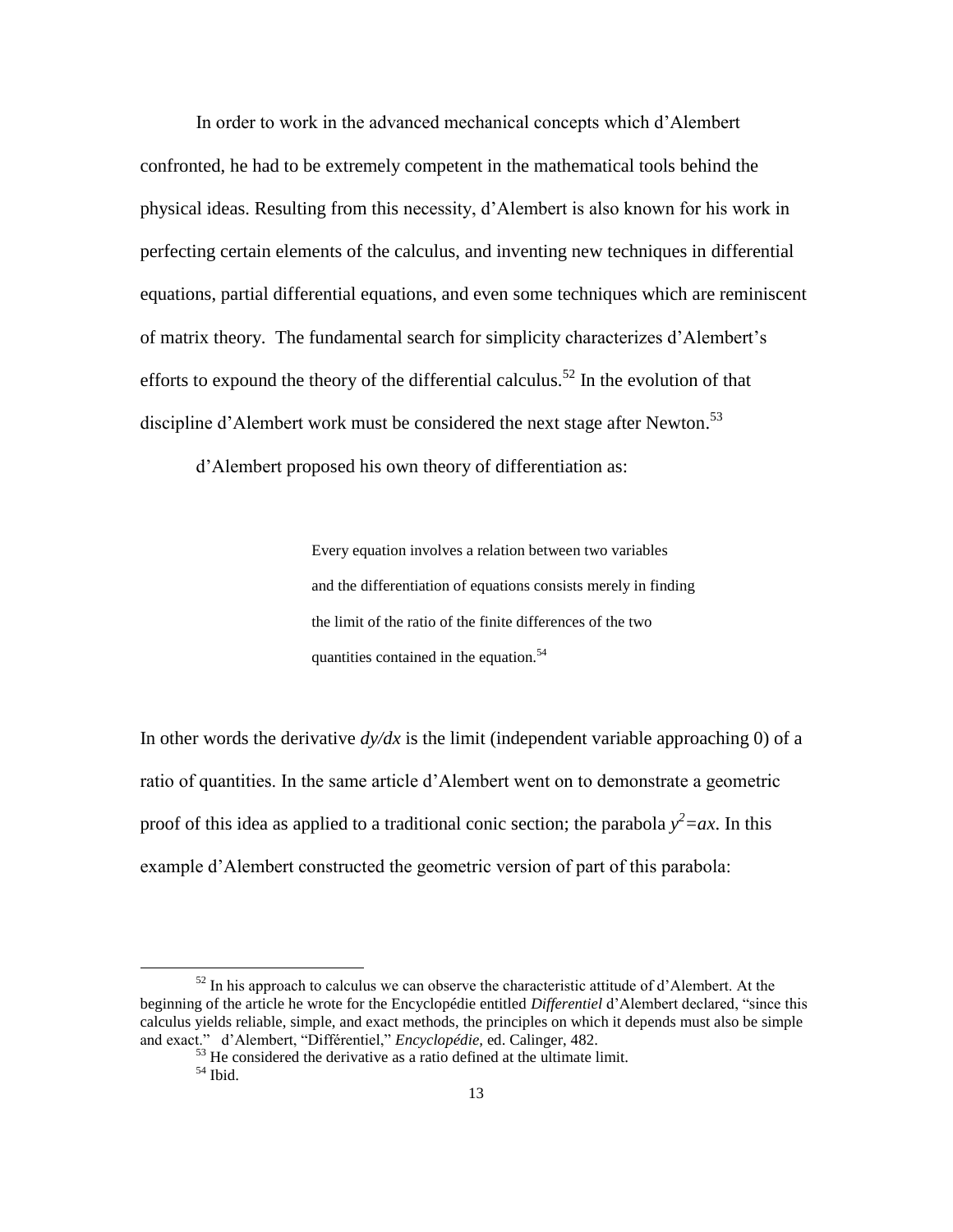

Next d"Alembert observed the secant line through *RMm,* in modern notation through points  $(x, y)$  and  $(x+u, y+z)$ , and proceeded to show the ratio *z:u* is equal to the ratio *a:2y+z*. He then explained how the geometer may choose the value of *Om=z* as small, or as close to zero, as desired. Therefore when *Om=z* is selected to be extremely small the limit is observed and the desired derivative expression becomes merely  $a:2y$ <sup>55</sup>

In another article written for the Encyclopédie d"Alembert contributed further to the development of calculus by providing an early definition of the limiting process.<sup>56</sup> d"Alembert"s conception and definition of the limit was predominantly geometric, and unlike the arithmetic versions of his contemporaries.<sup>57</sup> It was not until Augustine Cauchy in the early  $19<sup>th</sup>$  Century that d'Alembert's definition reemerged into the main stream of mathematics and became widely accepted.

<sup>55</sup> Ibid., 483.

<sup>56</sup> Victor J. Katz, *A History of Mathematics: Brief Edition*, (Boston: Pearson, Addison Wesley, 2004), 356-357. d"Alembert expressed his idea: "One magnitude is said to be the limit of another magnitude when the second may approach the first within any given magnitude, however small, though the second magnitude may never exceed the magnitude it approaches." This definition is evocative of d"Alembert"s emphasis on maintaining simplicity by observing a simple geometric situation involving two magnitudes. Jean Le Rond d"Alembert, *Encyclopédie.* Quoted in Katz, *A History of Mathematics*, 356- 357.

<sup>57</sup> Ibid., 357.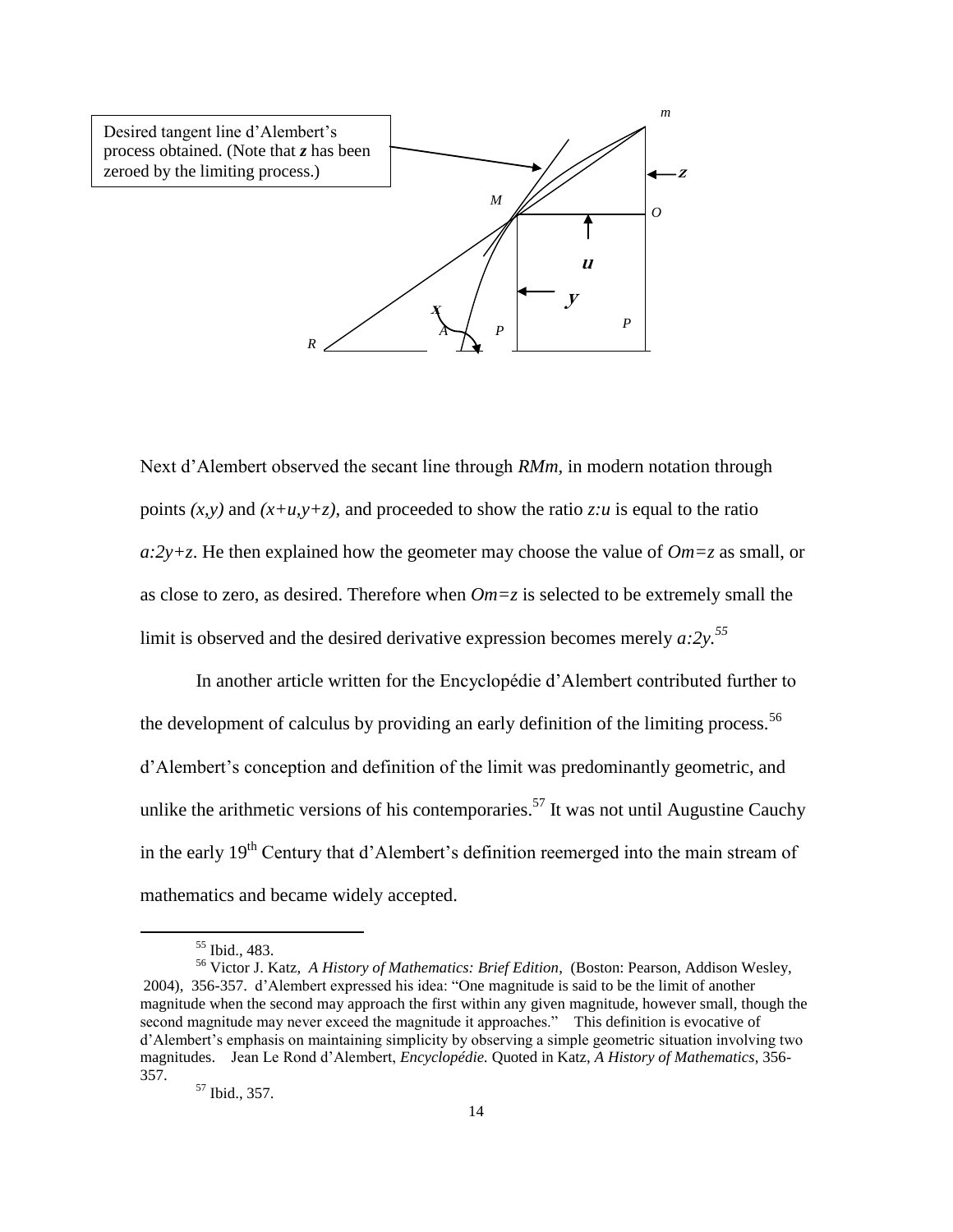Despite the important contributions d"Alembert made in the solutions to ordinary differential equations, his work in partial differential equations generated the esteem for his name in future generations of mathematicians. d"Alembert positively can be given credit for developing and solving the first partial differential equation.<sup>58</sup> The capacity of mathematics to involve such entities was made possible in d"Alembert"s time because of the advancing theory of functions and their application to situations where more than one variable was essential to describe the phenomena.

The first appearance of d'Alembert's work on partial differential equations appears publicly in two articles he wrote in 1747. In one of those articles d"Alembert introduced the form, and parts of the derivation behind that form, of a particular partial differential equation, and in another demonstrated a limited solution to this "wave equation'.  $59$  d'Alembert's work on the wave equation originated as an attempt to solve the puzzling matter of quantifying the physical properties of the vibrating string. This problem involved a partial differential equation because the shape of the string varies with two variables: position and time. In order to derive the wave equation d'Alembert primarily used Newton's  $Laws^{60}$ , at this time in his career he had yet to develop his

<sup>&</sup>lt;sup>58</sup> This fact is widely acknowledged by historians of d'Alembert and has been well documented in the history of that field. Current texts in partial differential equations to this day have sections such as "The D"Alembert Solution of the Wave Equation", in Stanley J. Farlow, *Partial Differential Equations for Scientists and Engineers*, (New York: Dover Publications Inc., 1993), 129. This text follows a solution procedure similar to the one d"Alembert employed even though it does not explicitly detail how the procedure relates to that of d"Alembert.

<sup>59</sup> Briggs, "Jean D"Alembert", 113.

 $60$  Although the direct derivation is somewhat incomplete and fuzzy in this source it clearly illustrates d"Alembert was considering tension and the force of gravity when he derived this equation. Such use of Newton"s forces is surprising considering the fact that later in his career, d"Alembert decried the use of force by mathematicians or other scientists to any purpose. Jean Le Rond d"Alembert, "Vibrating String: D"Alembert, Euler, D. Bernoulli," in *A Source Book in Mathematics 1200-1800* ed. D.J. Struik (Cambridge: Harvard University Press, 1969), 352.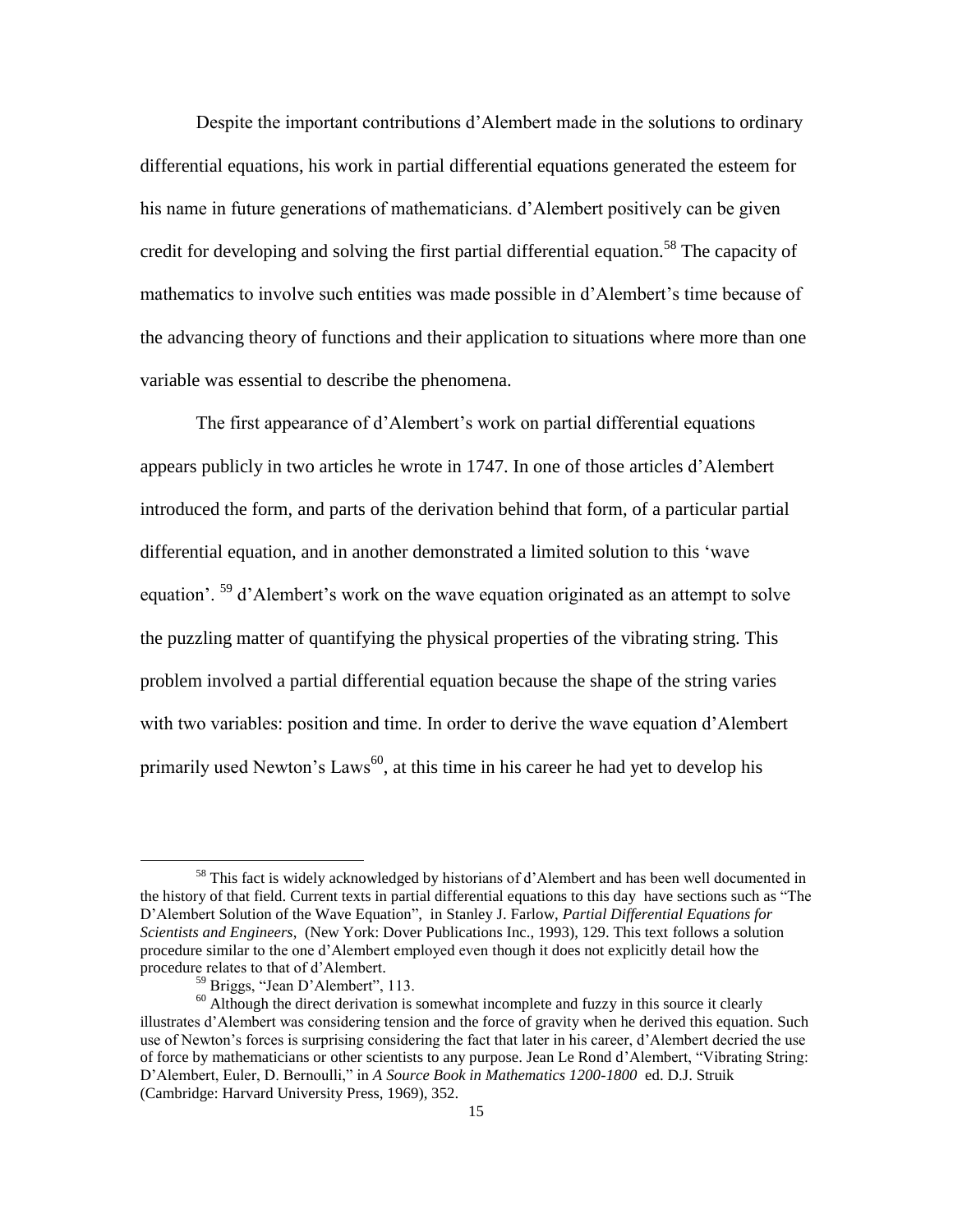famous principle. He thought about the string as being composed of an infinite number of tiny masses to obtain: $61$ 

$$
\frac{d^2y}{\partial t^2} = c^2 \frac{d^2y}{\partial x^2}
$$
 or rewritten:  $(\delta_{tt} - c^2 \delta_{xx})y = 0$ 

The procedure employed to solve this equation essentially employs the same ideas and steps today as it did when d"Alembert first published. The only real difference is that some of d'Alembert's confusing geometric schemes are not included.<sup>62</sup> First d'Alembert let the ordinate in a diagram (y-coordinate algebraically), be a function  $\varphi(t, s)$ . Next d'Alembert noted the derivative  $d[\varphi(t,s)] = pdt + qds$  as his characteristic equation.<sup>63</sup> In the modern solution  $p = \frac{dt}{dw}$  and  $q = \frac{dx}{dw}$  are the derivatives of the characteristic curves  $x(w)$  and  $t(w)$  and dt represents the partial  $y_t$  and dx the partial  $y_x$ . One next proceeds to factor the original equation into:  $(\partial_t + c\partial_x)(d_t - c\partial_x)y$ . When either of these factors is 0 the half of the solution to the entire expression  $(\partial_{tt} - c^2 \partial_{xx})y = 0$ . In modern terms this is justified by simple linear operator theory. Each of the factors above is in the form of d'Alembert's characteristic equation<sup>64</sup> and can be solved, in a modern sense, by formulating characteristic curves  $x(w)$  and  $t(w)$  starting at some initial condition like:  $w = 0$ ,  $t = 0$ ,  $x = \tau$ . In the modern process one finishes by relating (*x and t*) to (*w and*  $\tau$ ); d'Alembert clearly used a little different notation in his characteristic equation above. By adding the contribution of each factor d"Alembert received, in his notation, the solution of the equation in the form of:  $y = \Psi(t + s) + \Gamma(t - s)$ .

<sup>61</sup> Katz, *A History of Mathematics…,* 343.

 $62$  Even Euler found some of d'Alembert's geometric methodology puzzling, and unnecessary.

<sup>63</sup> d"Alembert, "Vibrating String…," 353.

<sup>&</sup>lt;sup>64</sup> Take for example the factor  $(\partial_t + c\partial_x)$ . This can be equated to a characteristic equation in the form  $pdt + qds$ , where  $p = \frac{dt}{dw} = 1$ , and  $q = \frac{dx}{dw} = c$ . (Also note that the s in d'Alembert's notation is the x in the modern notation).

 $\frac{65}{65}$  Ibid., 355. 16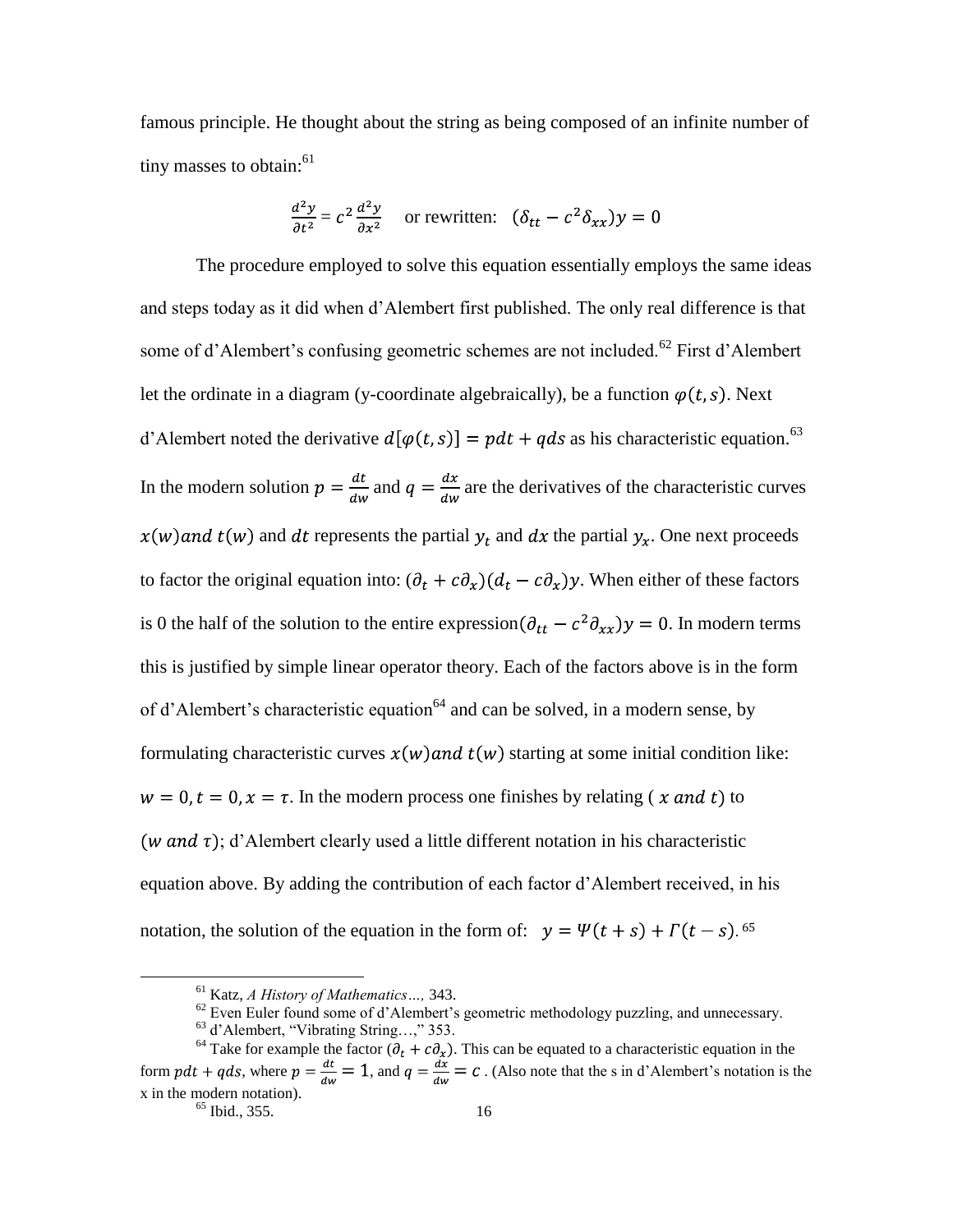d'Alembert's solution to this equation was originally published in the absence of initial data;  $f(x)$  and  $g(x)$ , representing the initial position and initial velocity of the string. In a later article he generalized his solution where the initial position was given by  $y(x, 0) = f(x)$  and initial velocity by  $y_t(x, 0) = g(x)$ . However, d'Alembert tried to prove these initial conditions had to be functions with a period of exactly  $2l$ ; l being the length of the string. He also demanded these functions had to be expressible as single analytic expression which was twice differentiable as was common at the time.<sup>66</sup> This limitation on d'Alembert's solution is evocative of his hesitation to deal with discontinuous functions which characterized all of his mathematics.<sup>67</sup>

d"Alembert was never able to give a complete solution to the wave equation and it was left to his contemporaries to expand and more carefully explain the details. For instance, two years later in 1749 Leonard Euler confirmed that the initial shape of the string could be arbitrary and discarded the periodicity limitations d"Alembert had placed on the initial conditions.<sup>68</sup> But regardless of the criticisms of Euler, Daniel Bernuoulli and some of his other contemporary mathematicians, d'Alembert's consideration of, and work on, this first equation in the field certainly demand that he be given tremendous credit. Historians all agree that d"Alembert did not have the same ability in comparison to Euler, however, his originality provided results which even that great mathematician respected and honored by attempting to improve and expand himself.

Another realm of mathematics which d"Alembert"s name is often connected with is early probability theory. During d'Alembert's period, probability was only just

<sup>66</sup> Ibid., 344.

 $67$  Although it must be noted this hesitation was shared by most mathematicians of the time.

<sup>68</sup> Euler, "Vibrating String: D"Alembert, Euler, D. Bernoulli," in *A Source Book in Mathematics 1200-1800* ed. D.J. Struik (Cambridge: Harvard University Press, 1969), 357.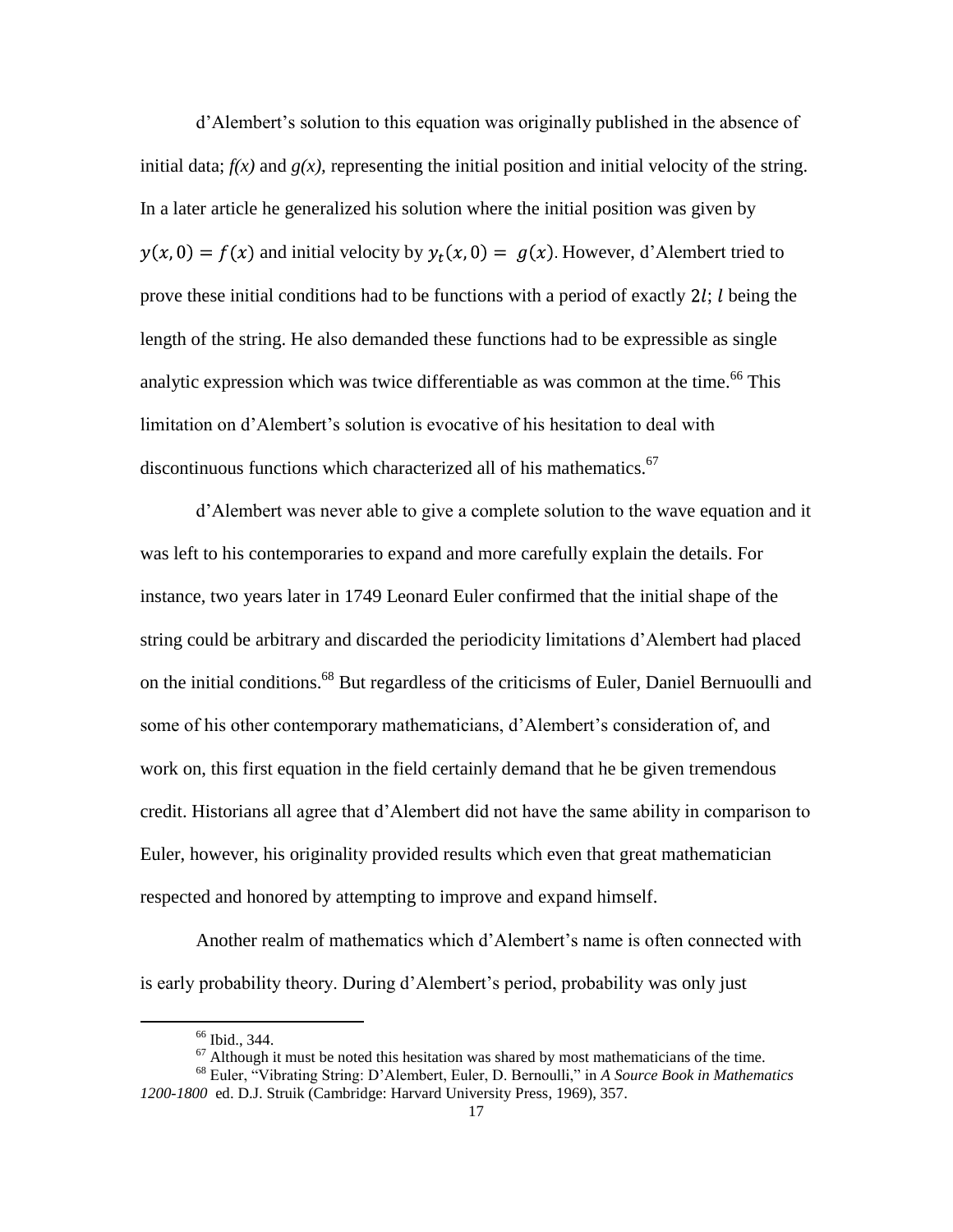becoming legitimate. However, d"Alembert had grave misgivings about the field because of the inadequate caution exercised by those who practiced it. d"Alembert believed probability concepts should delicately embrace not only the objective facts of infinite chance, but also address the moral complexities of the problem, and that it incorporate "standards of physical plausibility"<sup>69</sup>. Some historians have characterized his thoughts and work on probability as "aberrations of an otherwise outstanding mathematician" because of such flagrant disregard for the standards involved in this subject.<sup>70</sup> d'Alembert was known to have to rejected some of the basic foundations of much of probability which other mathematicians took for granted. For instance, d'Alembert attempted to describe examples of situations in which equi-probability was a false assumption.<sup>71</sup> Independence of events was another basic issue which d"Alembert rejected in almost every instance because he believed multiple variables were involved in almost any conceivable situation.

The ultimate hope d"Alembert had for probability, however, was not the dissolution of the subject.<sup>72</sup> Rather he hoped to increase the level of rigor inherent in that subject by careful revision based on intense attention to physical experience.<sup>73</sup> In his own articles on probability d"Alembert maintained that the simplest branches of probability be "perfected before progressing to more complex topics."<sup>74</sup> Hence he divided the subject into three subcategories of increasing complexity: games of chance, "common life" or issue like insurance and life expectancy, and "true conjecture" or abstract application to

<sup>69</sup> L. J. Daston, "D"Alembert"s Critique of Probability Theory," *Historia Mathematica 6* (1979): 260.

<sup>70</sup> Ibid., 259. <sup>71</sup> Ibid., 267.

<sup>72</sup> Ibid., 260. <sup>73</sup> Ibid., 264.

 $74$  Ibid.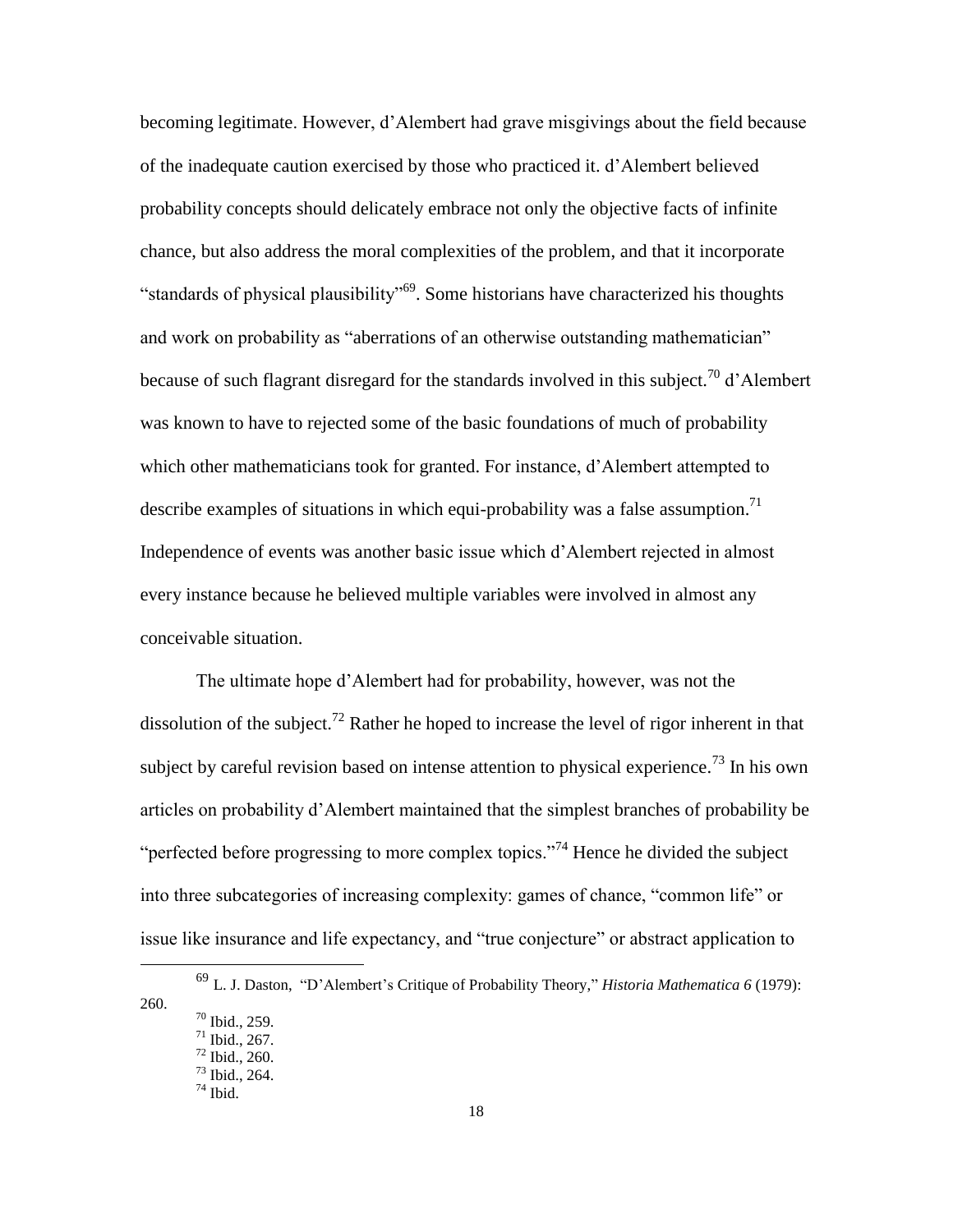topics like history, politics, and medicine.<sup>75</sup> Adhering to his own criterion, d'Alembert began his critical articles on probability usually by referencing the difficulties posed by even the lowest category of probability; games of chance.

An example situation d"Alembert often employed was the game involved in the St. Petersburg problem.<sup>76</sup> Two of d'Alembert's major criticisms of plausible solutions to the problem were that the moral expectation of the player "had been arbitrarily simplified and arbitrarily applied."<sup>77</sup> Any possible solution to this problem involved the notion of the possibility of a long sequence of identical events, and d"Alembert was simply unwilling to recognize the physical possibility of the probability  $p = \frac{1}{2n}$ . existing for some large n of all tails. Likewise d"Alembert disagreed with contemporary use of probability to justify conclusions about the physical universe. He protested against Daniel Bernoulli's probability justification for uniform causality in the solar system. Although he agreed with Bernoulli"s conclusion in this case, he claimed that true application of probability to this situation would require a result in which the uniform cause of the solar system was enormously improbable.

The most infamous work d"Alembert did on probability concerned the inoculation of French citizens against small pox. This inoculation had a 1 in 200 chance of causing death in the recipient, but as a philosophe d"Alembert supported the inoculations as a part of the scientific evolution of society. Here again d"Alembert clashed with Bernoulli, because he thought important moral and practical implications were being ignored.

 $75$  Ibid.

<sup>&</sup>lt;sup>76</sup> This problem involved a coin toss in which one player (A) would pay a stake to play. The second player (B) would then pay A according by an increasing scale the longer it took A to toss a heads. Ibid, 265.

 $77$  Ibid., 266.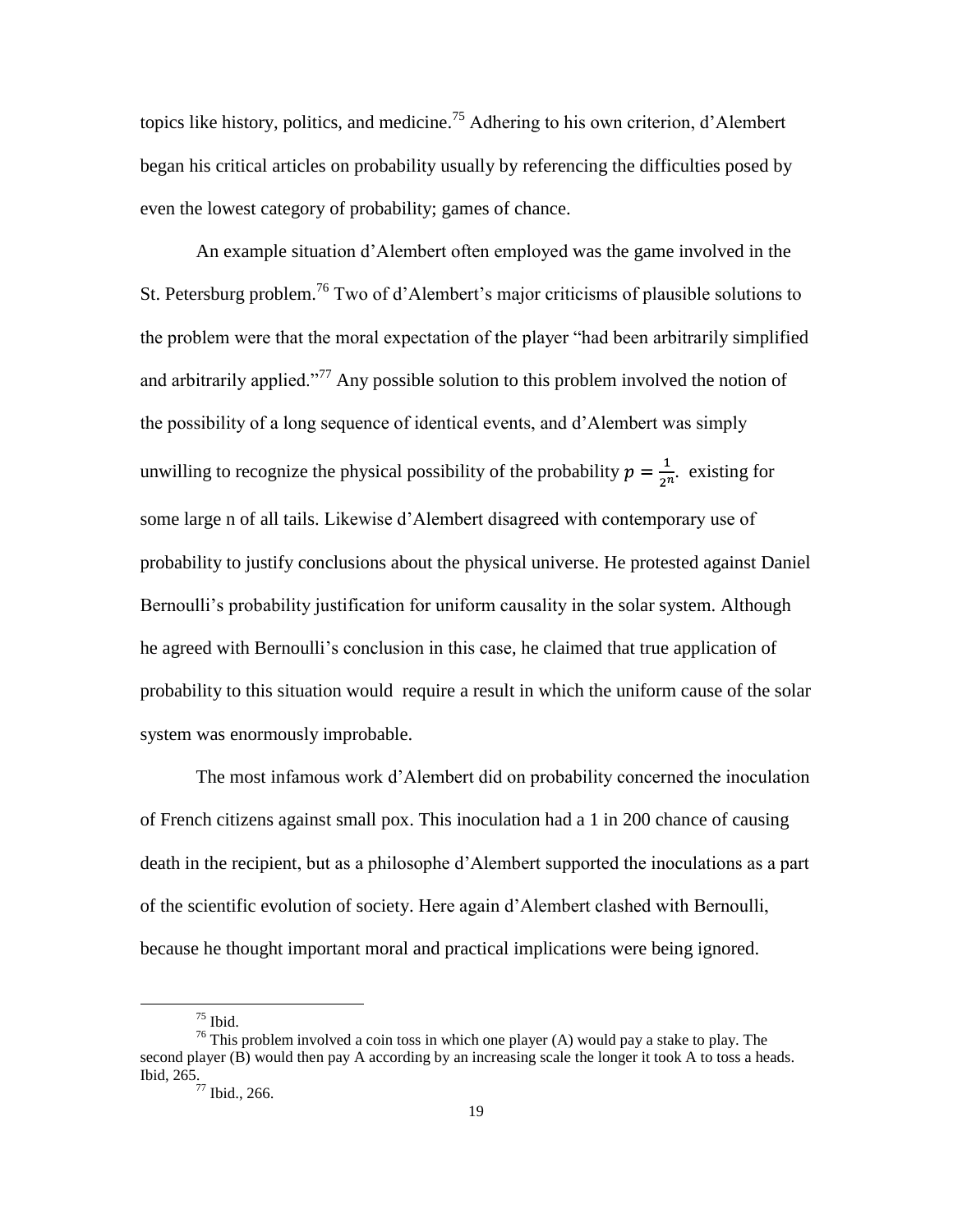d'Alembert judged the advantages of the inoculation program on a threefold basis.<sup>78</sup> Whereas Bernoulli and other traditionalists argued mortality could be based on a single average life expectancy, d"Alembert observed two distinct mortality curves with identical integrals.





 $\overline{a}$ 

As stated by Bernoulli the life expectancy is the same for both curves, yet d"Alembert pointed out that AOCD is a preferable course since less people die at an early age. Therefore d"Alembert argued that these integrals demonstrate how traditional probability could not be applied in this case. In any case d"Alembert was focused on reforming probability until it embraced the proper physical, moral, and other variables which he thought to be lacking. Even though his criticisms were and are still not considered valid, d'Alembert's questions and challenge to future mathematicians should still be honored, as did Condorcet in his eulogy of d'Alembert:<sup>79</sup>

<sup>&</sup>lt;sup>78</sup> Consequences were considered in application to "physical life", "real life"—the part of life lived fully, without suffering, and "civic life"—the part of life in which one was useful to the purposes of the state. Ibid., 274.

 $79$  Condorcet's extensive work in probability refuted d'Alembert intensively, and hereby acknowledged the necessity of addressing d'Alembert's ideas. Ibid., 275.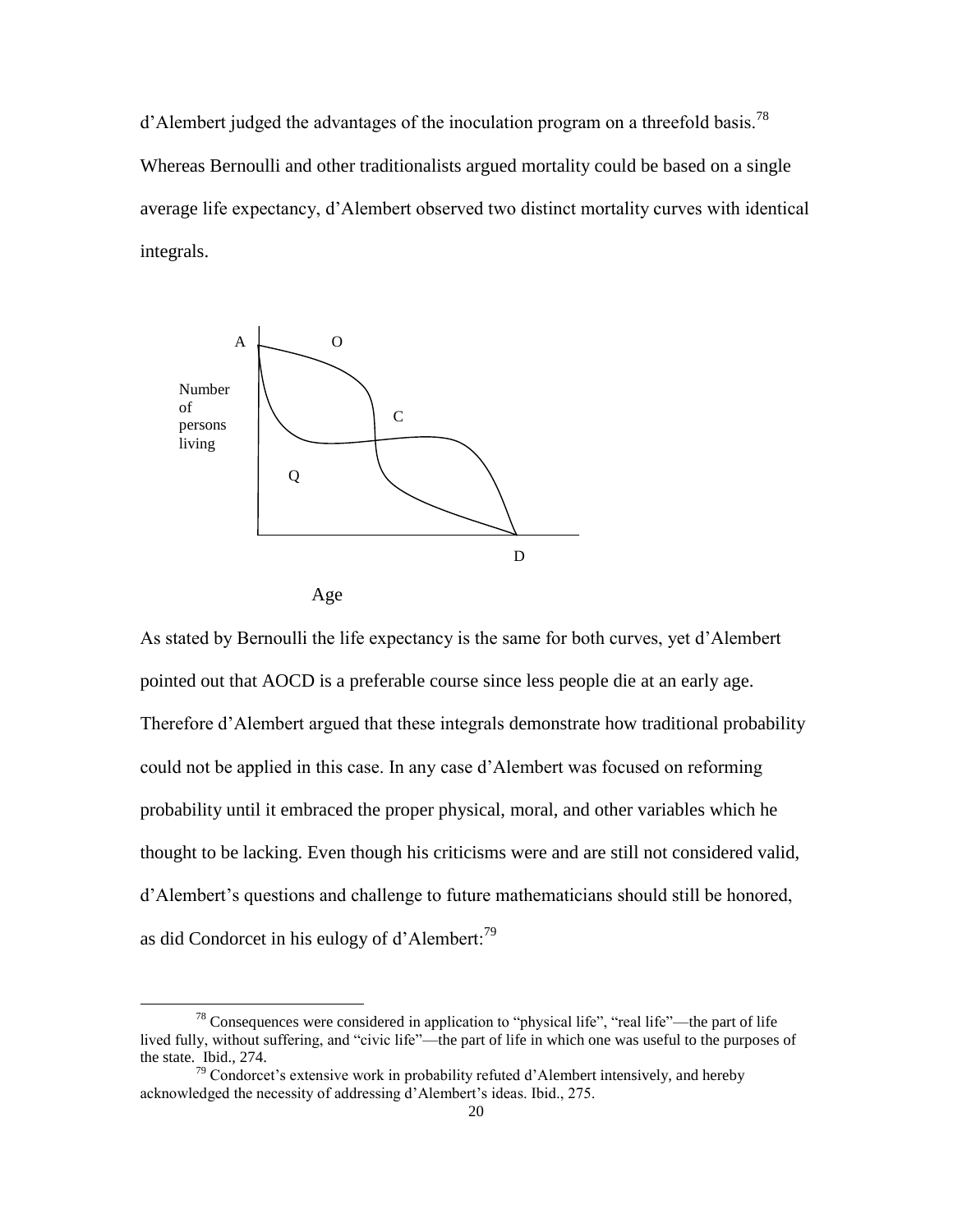…if this calculus of probabilities one day rests on more certain foundations, it will be to M. d"Alembert that we will be obliged. $80$ 

Ultimately, d"Alembert focused the majority of his energies on the advancement of the *philosophes* in the French Academy, and on the Encyclopédie from the 1750"s forward. By this time he relegated his work on mathematics further down on the list of his priorities, though he did continue to publish the occasional article in mathematics. He also collected all of his mathematical exploited into a series of volumes published between 1761 and 1780 titled *Opuscules Mathématiques*. <sup>81</sup> However, these volumes lacked sufficient organization, and the last five "contain a jumble of notes, comments on earlier work ... but no new solid research—nothing well organized or complete.<sup>"82</sup> By the time of his impending death d"Alembert had outlived the majority of his philosophes comrades and in his final correspondences expressed a disappointment about no longer being capable of working on mathematics due to illness and lack of the necessary concentration. Despite his divergence from mathematics following the 1750"s d"Alembert always maintained that exact science was superior to art. One anecdote characterizes his standard of valuable academic pursuit particularly well:

<sup>&</sup>lt;sup>80</sup> Condorcet 1847, 92. Quoted in Daston, "D'Alembert's Critique on Probability Theory," 275.

<sup>81</sup> Hankins, *Science and the* Enlightenment…, 139.

<sup>82</sup> Ibid., 139.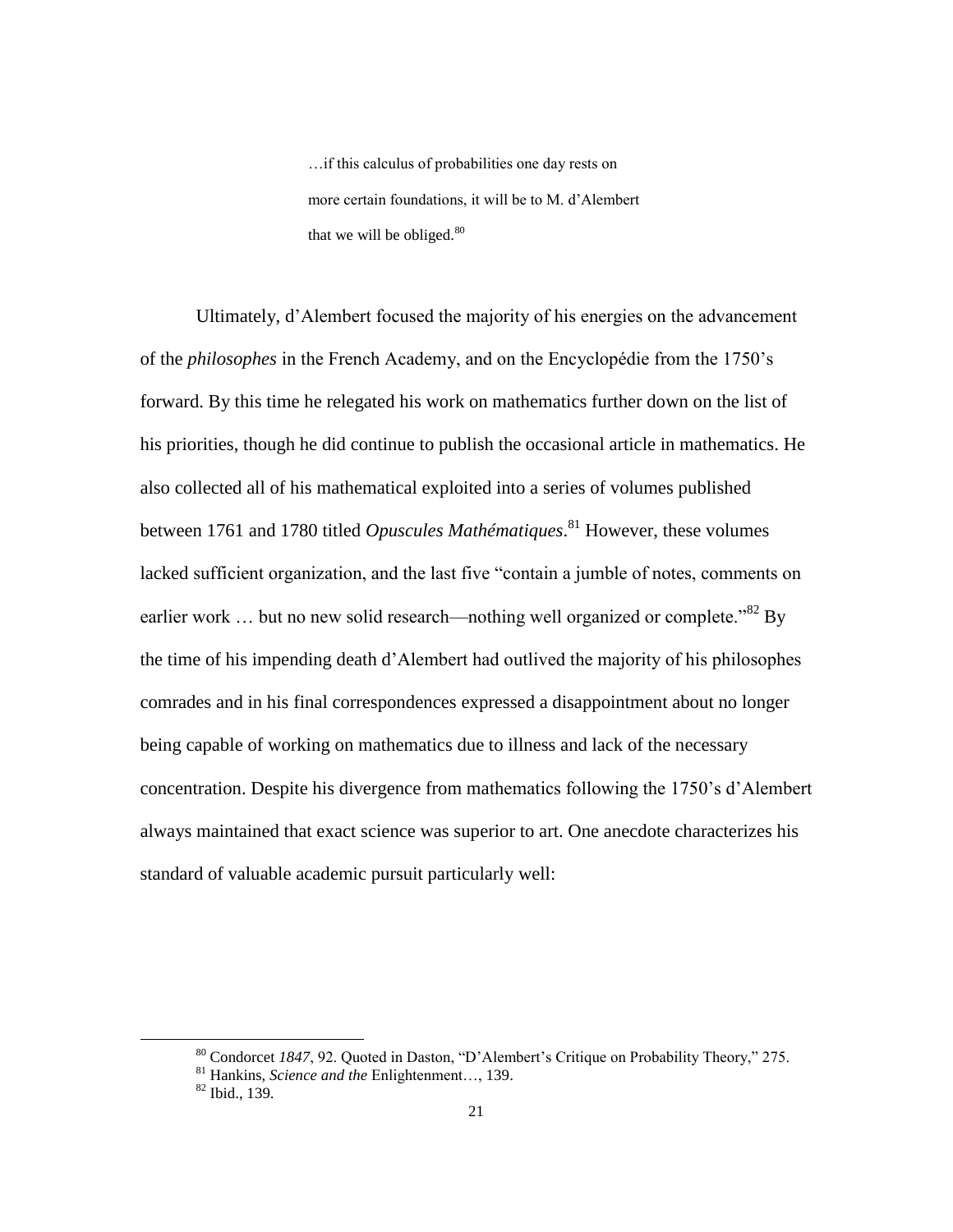In a desert island … I should think that a poet could scarcely be vain,

whereas a mathematician might still enjoy the pride of discovery. <sup>83</sup>

 $\backslash$ 

<sup>83</sup> Jean Le Rond d"Alembert, unknown publication. Quoted in Eves, *Mathematical Circles*, vol. II, 214.